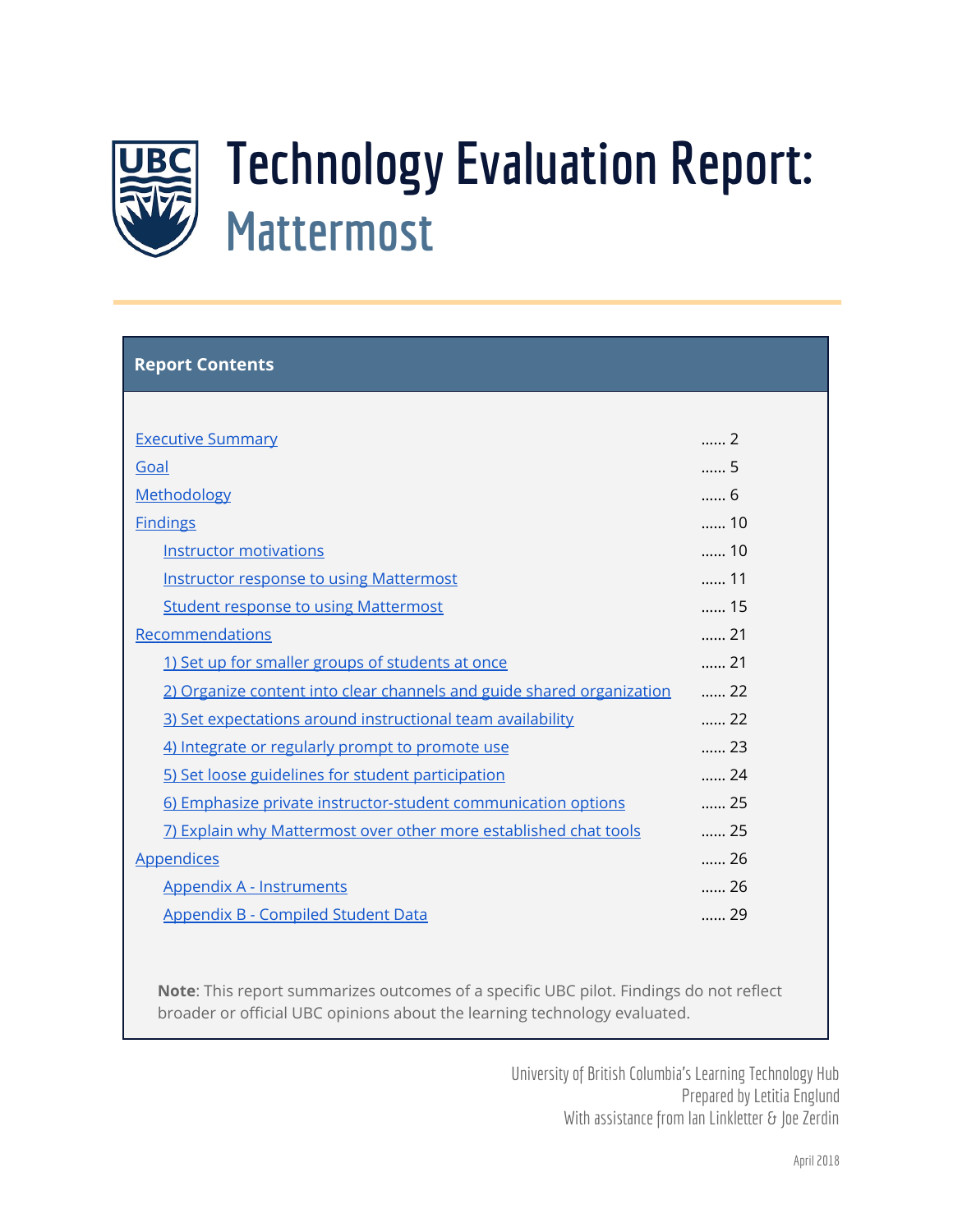# <span id="page-1-0"></span>**Executive Summary**

This evaluation sought feedback from UBC instructors, teaching assistants, and students piloting Mattermost, a self-hosted open-source chat tool for facilitating online communication and collaboration. Seven instructors, one teaching assistant, and 202 students who had used Mattermost to complement a course were consulted between September 2017 and April 2018. The 11 courses in the official pilot were predominantly from Education but also included representatives from Arts and one from Science, although the latter did not ultimately roll out Mattermost to students. Half the courses were at the master's level, and first-year, third-year, and fourth-year courses comprised the rest. The majority of courses were online, with only a handful including an in-person classroom component.

Instructors generally noted pedagogical value in Mattermost for teaching because it helped keep communication flowing in their courses and cohorts. Most instructors felt Mattermost specifically improved 1-on-1 communication between themselves or the TAs and the students (particularly through private channels and direct messages), and many appreciated the opportunity to crowdsource basic answers to course questions by inviting students to interact with one another in public channels. Some instructors also thought Mattermost encouraged more informal conversation (both academic and non-academic) that fostered a sense of community, presented a modern interface with interactivity relevant to today's workplaces, and had the potential to offer learning spaces that could persist for students outside an individual course context.

As for issues, instructors struggled most with the real-time chat aspect pushing them to be more fluid with their time and work/life boundaries. Some were fine committing more time and energy to monitoring and responding to Mattermost; others pushed back (and this may account for some of the lack of uptake in those courses). Instructors also found it challenging to know how much to drive students to use the tool, recognizing that students are already weighed down by multiple technology platforms and outside commitments. And, as with instructors themselves, they wanted to respect not all students naturally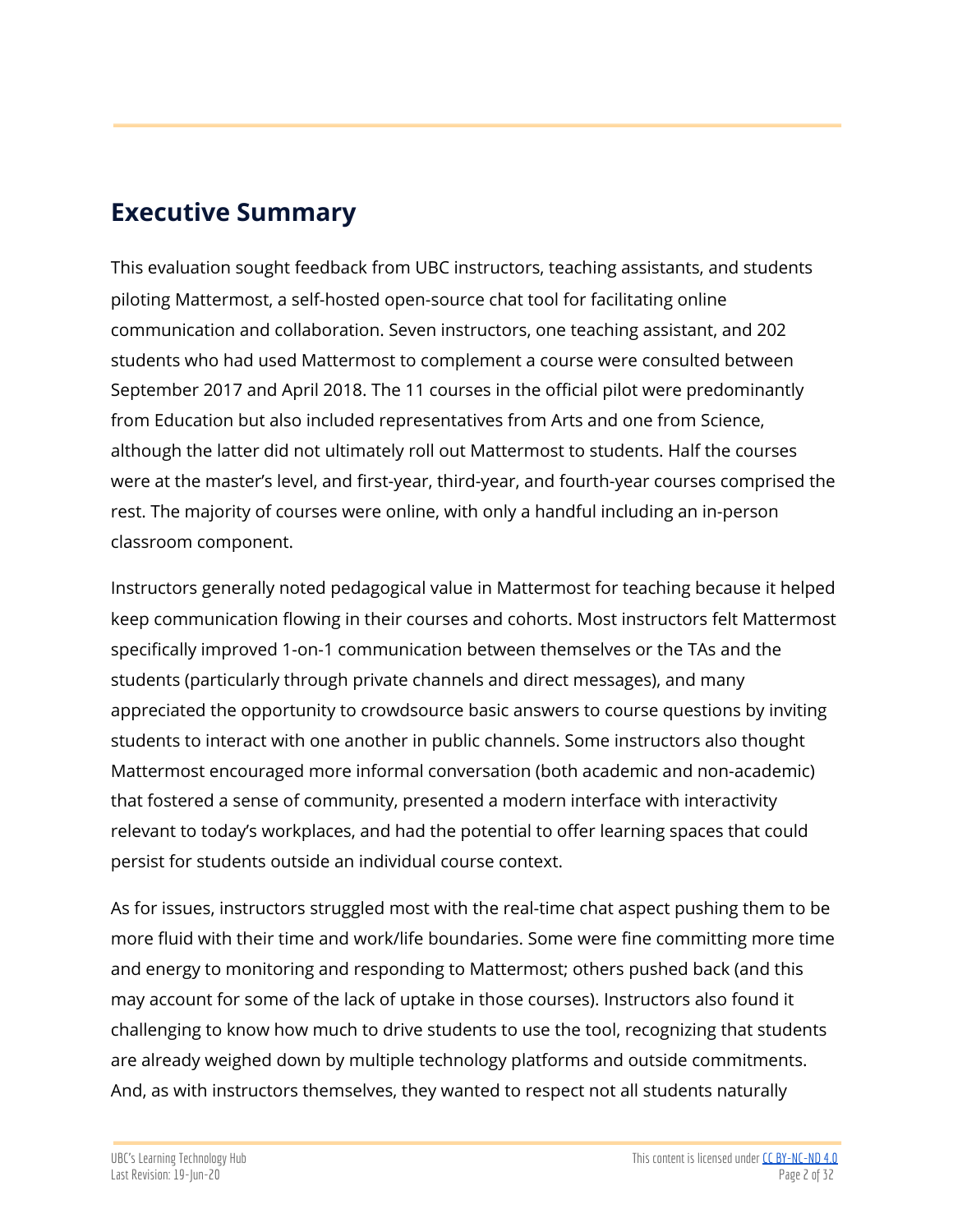gravitate toward this medium as a means of communication. Finally, some instructors wanted more functionality (especially better participation and activity statistics) from Mattermost to be able to use it more robustly as a teaching and research tool.

Students also saw pros and cons of using Mattermost, with nearly equal amounts reporting a neutral and positive experience overall (with minimal negative experiences). Some students thought Mattermost offered: 1) a stronger sense of connection with other students (due in part to improved ease of answering course-related questions with the help of peers), 2) several usable and useful features (in particular, timely notifications to draw the student's attention back to the course), 3) an immediacy to interactions with other students and instructional teams that helped remove work blockages more quickly, and 4) in the most active course specifically, a way to engage more informally around a course.

On the other hand, some students perceived that Mattermost presented: 1) an unwelcome additional external platform to access and log in to (with added frequency given its real-time nature), 2) a heightened sense of communication overload by adding this to the plethora of existing personal, professional, and academic communication mediums, 3) a few features with poor usability (or initial learnability) and in particular, channels becoming harder to parse the more content gets added, and 4) a feeling of being left out of discussions when timing seemed off for participating (whether due to time zone differences, non-academic commitments, or a desire to reflect more deeply first).

Based on this pilot's outcomes, the recommendations for how Mattermost could best be implemented at UBC include:

- 1. Setting up for smaller groups of students at once, so interacting feels manageable and meaningful
- 2. Organizing content into clear channels and guiding shared organization to improve usability
- 3. Setting clear expectations around instructional team availability, so students know what response times to expect
- 4. Integrating with the Learning Management System (LMS) or regularly prompting from primary course sites to promote use
- 5. Setting loose guidelines for student participation, possibly including: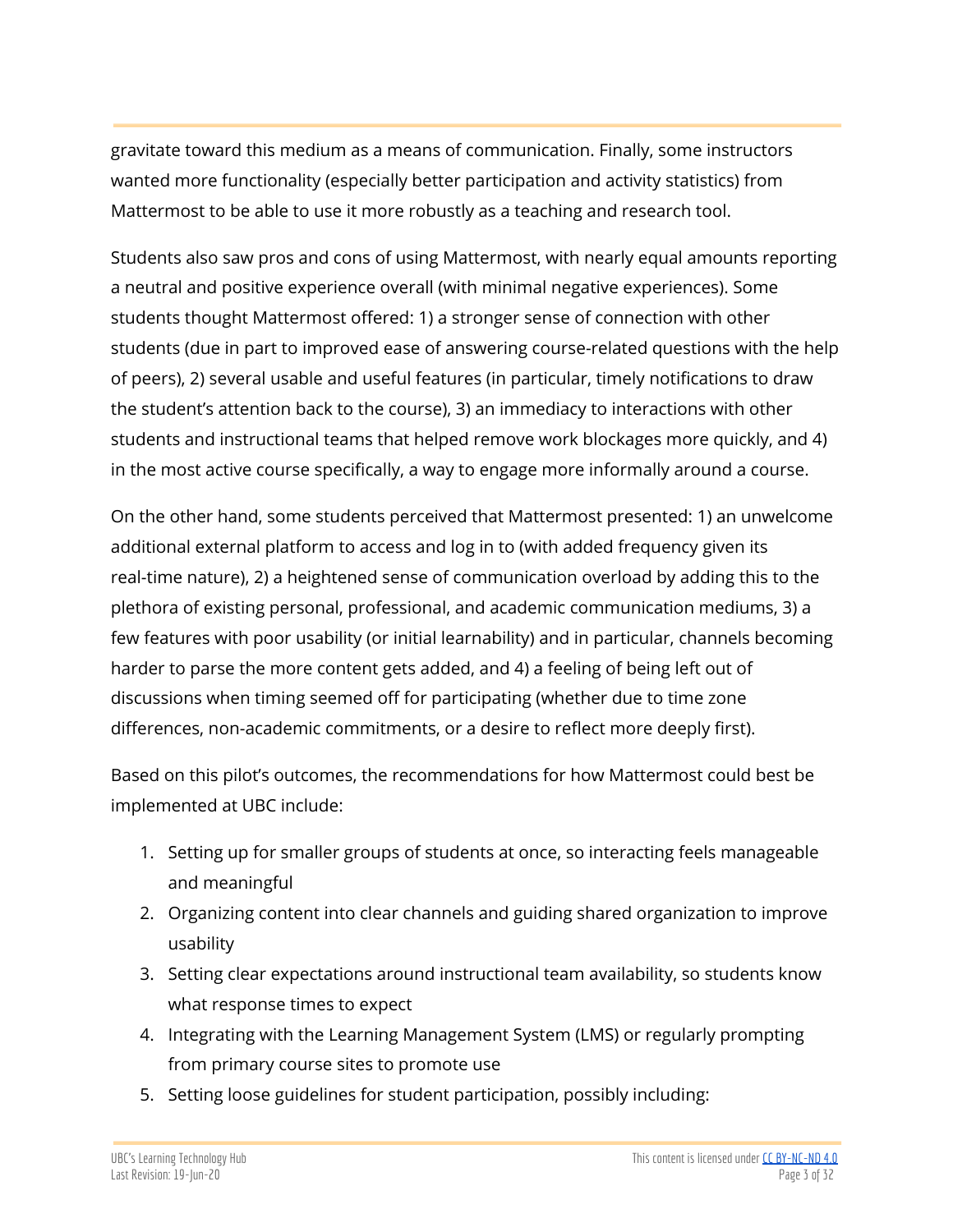- a. Establishing explicit times for real-time discussions
- b. Highlighting a specific channel, hashtag, or thread each week to help students who aren't broadly engaged to focus on this one conversation
- c. Adding marks or badges to participating
- d. Assuring students they can still meaningfully contribute later (not everything has to be real-time)
- e. Helping students determine reasonable and manageable limits to their platform use
- 6. Emphasizing private communication options with instructors or TAs, especially for fully online courses
- 7. Explaining why Mattermost over other more established chat tools, using this opportunity to educate more on the importance of privacy

Implementing Mattermost with these recommendations may help resolve some of the concerns brought forward by instructional teams and students and improve future users' perceptions of the tool's pedagogical value.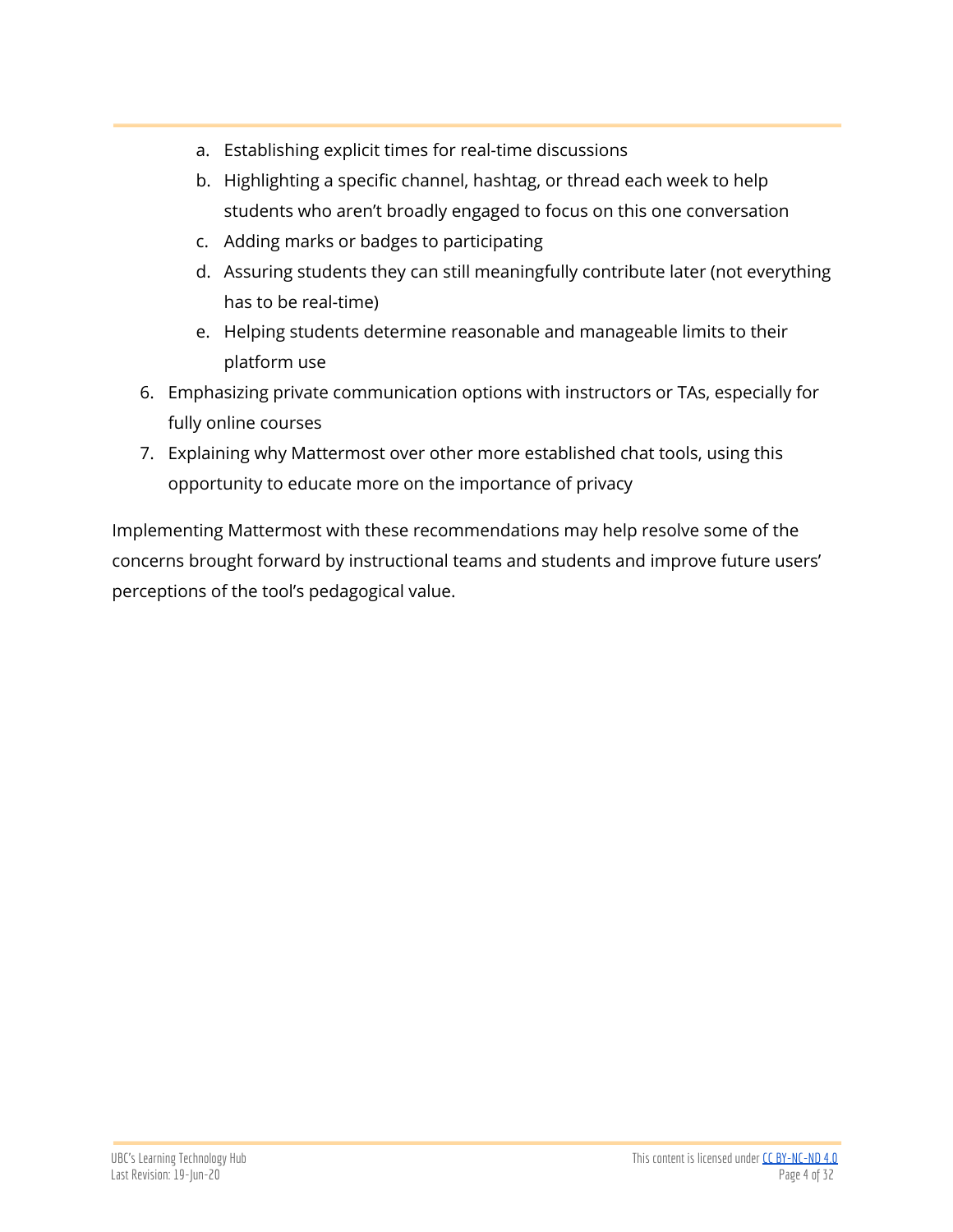# <span id="page-4-0"></span>**Goal**

This evaluation sought feedback from UBC instructors, teaching assistants (TAs), and students piloting Mattermost, a self-hosted open-source chat tool for facilitating online communication and collaboration.

In the context of teaching and learning, Mattermost allows for the creation of course- or cohort-based "teams". Each team gets access to an online space (available through a website login or installing a desktop or mobile app), where instructors and students can freely share messages and files. Conversations can occur in public channels (which everyone may join/participate in), private channels (constrained to specific individuals), and 1-on-1 direct messages.

In Mattermost, real-time and asynchronous communication are combined, meaning quick flurries of messages (i.e., chats) and slower-evolving threaded discussions can coexist in the same space. All types of posts are persistent and searchable, so individuals can follow conversations as they happen or return to track them later on.

Mattermost was selected to pilot at UBC because of the need for a chat tool, specifically one that could support fully online courses and programs while still respecting the privacy policies of the province. A more rudimentary tool called Blackboard Instant Messenger (BBIM) was previously decommissioned (due to high licensing costs, low usage, and approaching end-of-life for the product<sup>1</sup>), leaving a void for those UBC instructors relying on it in their courses.

The Faculty of Education developed use case studies to drive the replacement project and worked with LT Hub to generate a list of requirements for a new tool $^2$ . An environmental scan was conducted to find chat tools that met the primary requirements, narrowing the field to six candidates. Further requirements were then adapted into a rubric and two technologies (Rocket.Chat and Mattermost) surfaced as finalists. Both were installed on

<sup>&</sup>lt;sup>1</sup> See [bulletin](https://blackboard.secure.force.com/apex/publickbarticleview?id=kAA3900000000H8) on Blackboard's site.

<sup>&</sup>lt;sup>2</sup> This list incorporated pedagogical, technological, usability, and accessibility requirements based on Tony Bates's **SECTIONS** [framework.](https://www.tonybates.ca/2015/01/03/choosing-a-model-for-media-selection/)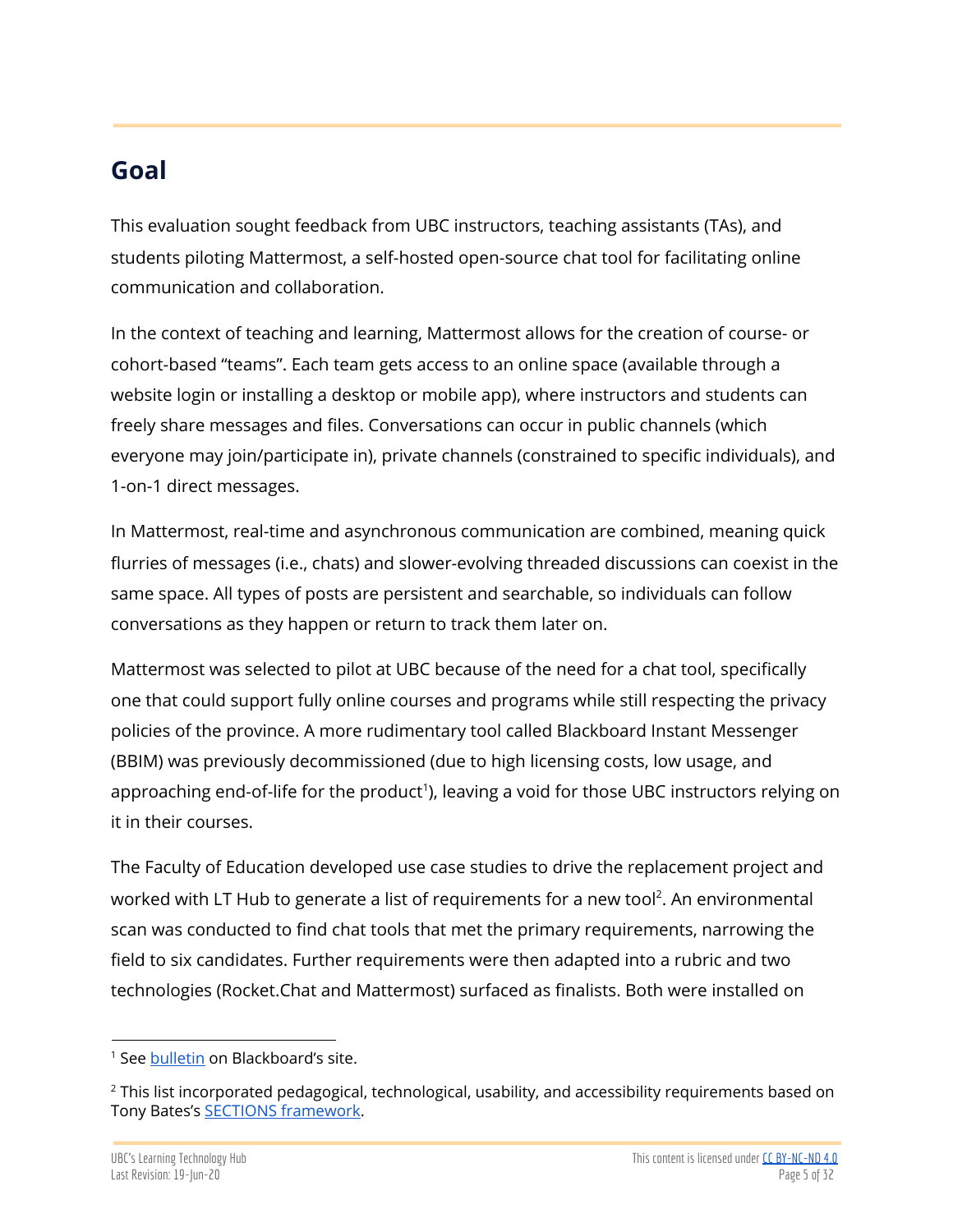UBC servers for more thorough evaluation and testing with UBC Learning Technology Hub staff and Faculty of Education stakeholders. Mattermost emerged as the top candidate due to a simpler user interface and relative lack of bugs.

This report will detail the methodology used in evaluating Mattermost, why instructors chose to pilot it, the potential pedagogical value identified by people in the pilot, and how the tool could best be implemented at UBC.

# <span id="page-5-0"></span>**Methodology**

The Mattermost official pilot ran during the 2017/18 W1 and W2 terms in 11 courses, although many instructors had also used Mattermost in previous terms $^3$ . Seven instructors and one TA were interviewed near the end of the relevant term. Each interview consisted of 16 questions (see [Appendix](#page-25-2) A.1), directly or indirectly addressed during in-person meetings.

Students from 9 of the 11 courses were asked to respond to online surveys at the end of the relevant term; 202 in total responded prior to mid-April 2018. At the time of the survey, all students had been provided a Mattermost team environment to use for the duration of their course or cohort (lasting a minimum of one term). The student survey included 11 questions, although Course 6 chose to use a single, open-ended question instead (see [Appendix](#page-26-0)  $A.2$  and  $A.3$  for both versions).

The courses in the official pilot were predominantly from Education but also included representatives from Arts (Psychology and Political Science) and one from Science (Atmospheric Science), although the latter did not ultimately roll out Mattermost to the students. Half the courses were at the master's level, and first-year, third-year, and fourth-year courses comprised the rest. The majority of courses were online, with only a handful including an in-person classroom component.

All but one instructor left the use of Mattermost optional for students (though some required initial registration) and no instructors graded the interactions (though a few did allow this to increase participation marks).

<sup>&</sup>lt;sup>3</sup> Mattermost has been operational at UBC since April 2016, piloting with the original use cases.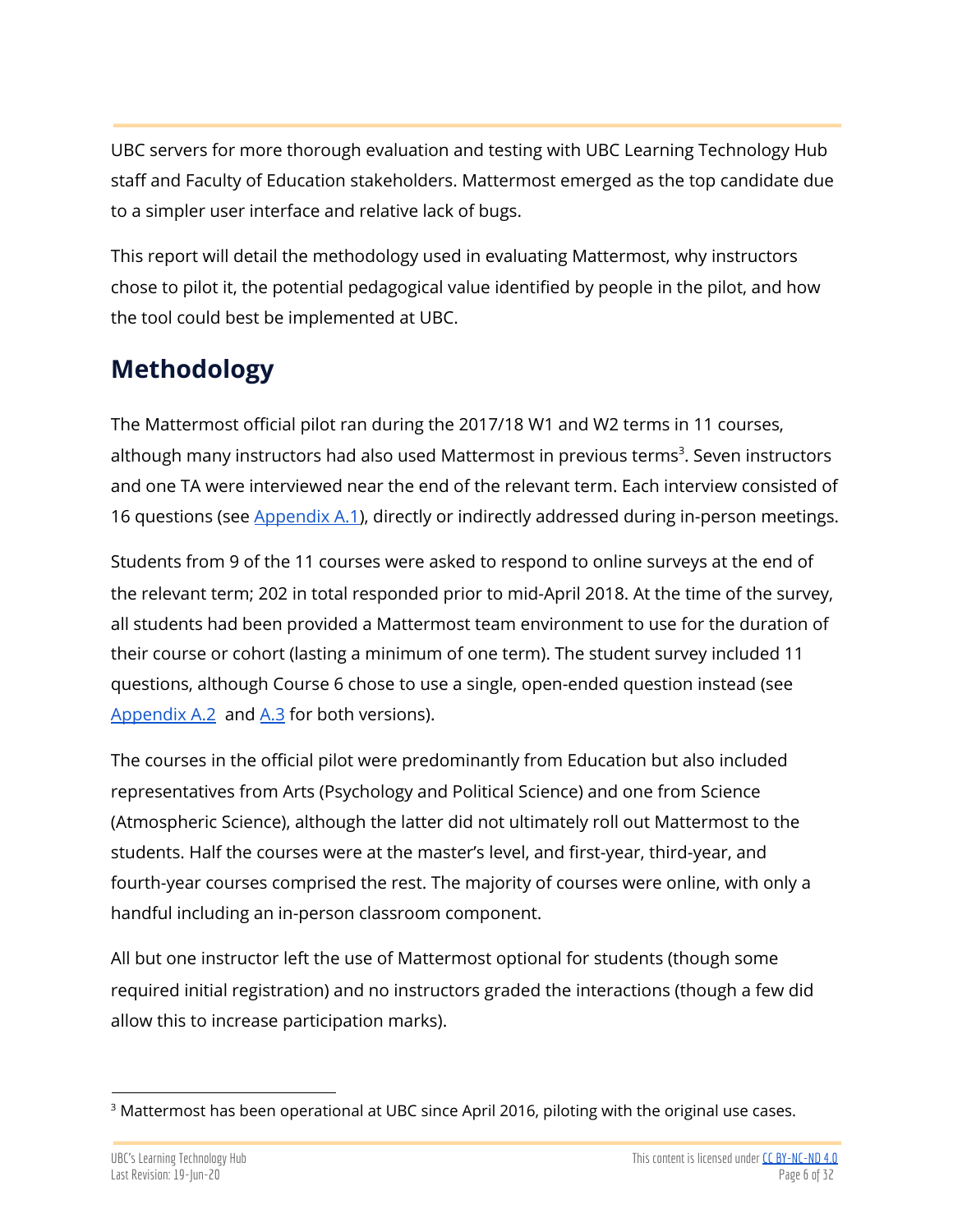The primary difference in tool application was how active/responsive instructional teams were in the platform. Some instructors and TAs actively encouraged Mattermost use with public prompting and/or quick response times; others were more hands-off about use and/or responded more as was convenient.

Course Faculty Type Environment Enrolled / Response Rate Instructional Interactivity Course 1 | Science | Course 1st Year Online 300+ students (not surveyed) n/a Course 2 | Education | Cohort Master's Level Online | 15 students 27% responded High Course 3 | Education | Cohort Master's Level Online 25 students 68% responded High Course 4 | Education | Course Master's Level Online 36 students 3% responded Medium Course 5 | Education | Course Master's Level Online 24 students 8% responded Low Course 6 | Education | Course Master's Level Online | 47 students 89% responded High Course 7 | Education | Course Master's Level Online 23 students (not surveyed) Medium Course 8 | Arts | Course 4th Year Blended 16 students 88% responded High Course 9 | Arts | Course 1st Year Online 110 students 61% responded Low Course 10 | Arts | Course 1st Year Online 75 students 57% responded Low Course 11 | Arts | Course 3rd Year Blended 170 students 3.5% responded Low

Summarized details for each course are provided below.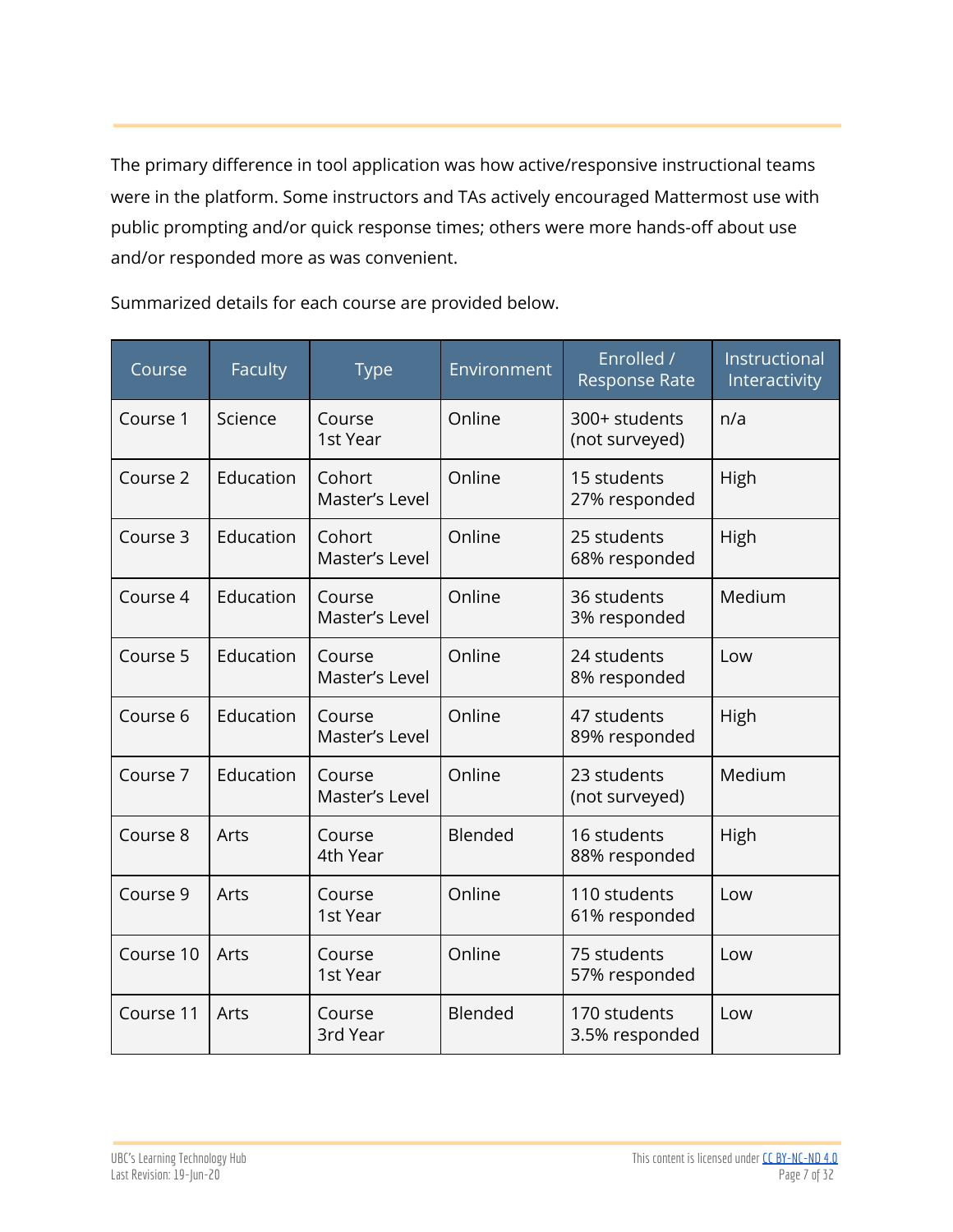While no classroom data was gathered, support staff were able to provide numbers for each active course that reflect high-level usage on public and private channels.

| Course   | <b>Students</b><br>Registered | Channels              | Posts Breakdown                                                                                                                                                                                | % Private<br>Posts |
|----------|-------------------------------|-----------------------|------------------------------------------------------------------------------------------------------------------------------------------------------------------------------------------------|--------------------|
| Course 2 | 13/15<br>students             | 3 public<br>5 private | 44 public posts:<br>"Town Square" - 43 posts<br>"Off-Topic" - 0 posts<br>"Tech Help" - 1 post<br>1,094 private posts                                                                           | 96%<br>private     |
| Course 3 | 25/25                         | 3 public              | 383 public posts:                                                                                                                                                                              | 96%                |
|          | students                      | 5 private             | "Town Square" - 354 posts<br>"Off-Topic" - 28 posts<br>"Tech Help" - 1 post                                                                                                                    | private            |
|          |                               |                       | 9,083 private posts                                                                                                                                                                            |                    |
| Course 4 | 12/36<br>students             | 5 public<br>1 private | 42 public posts:<br>"Town Square" - 23 posts<br>"Off-Topic" - 18 posts<br>"Tech Help" - 1 post<br>6 private posts                                                                              | 13%<br>private     |
|          |                               |                       |                                                                                                                                                                                                |                    |
| Course 5 | 20/24<br>students             | 4 public<br>4 private | 104 public posts:<br>"Town Square" - 79 posts<br>"Off-Topic" - 24 posts<br>"Tech Help" - 1 post                                                                                                | 30%<br>private     |
|          |                               |                       | 45 private posts                                                                                                                                                                               |                    |
| Course 6 | 43/47<br>students             | 5 public<br>4 private | 1,286 public posts:<br>"Town Square" - 713 posts<br>"Off-Topic" - 96 posts<br>"Tech Help" - 3 posts<br>"Knowledge Sharing" - 353 posts<br>"Mechanization: B&A"- 121 posts<br>179 private posts | 12%<br>private     |
| Course 7 | 23/23                         | 3 public              | <b>104 public posts:</b>                                                                                                                                                                       | 66%                |
|          | students                      | 3 private             | "Town Square" - 71 posts<br>"Off-Topic" - 32 posts                                                                                                                                             | private            |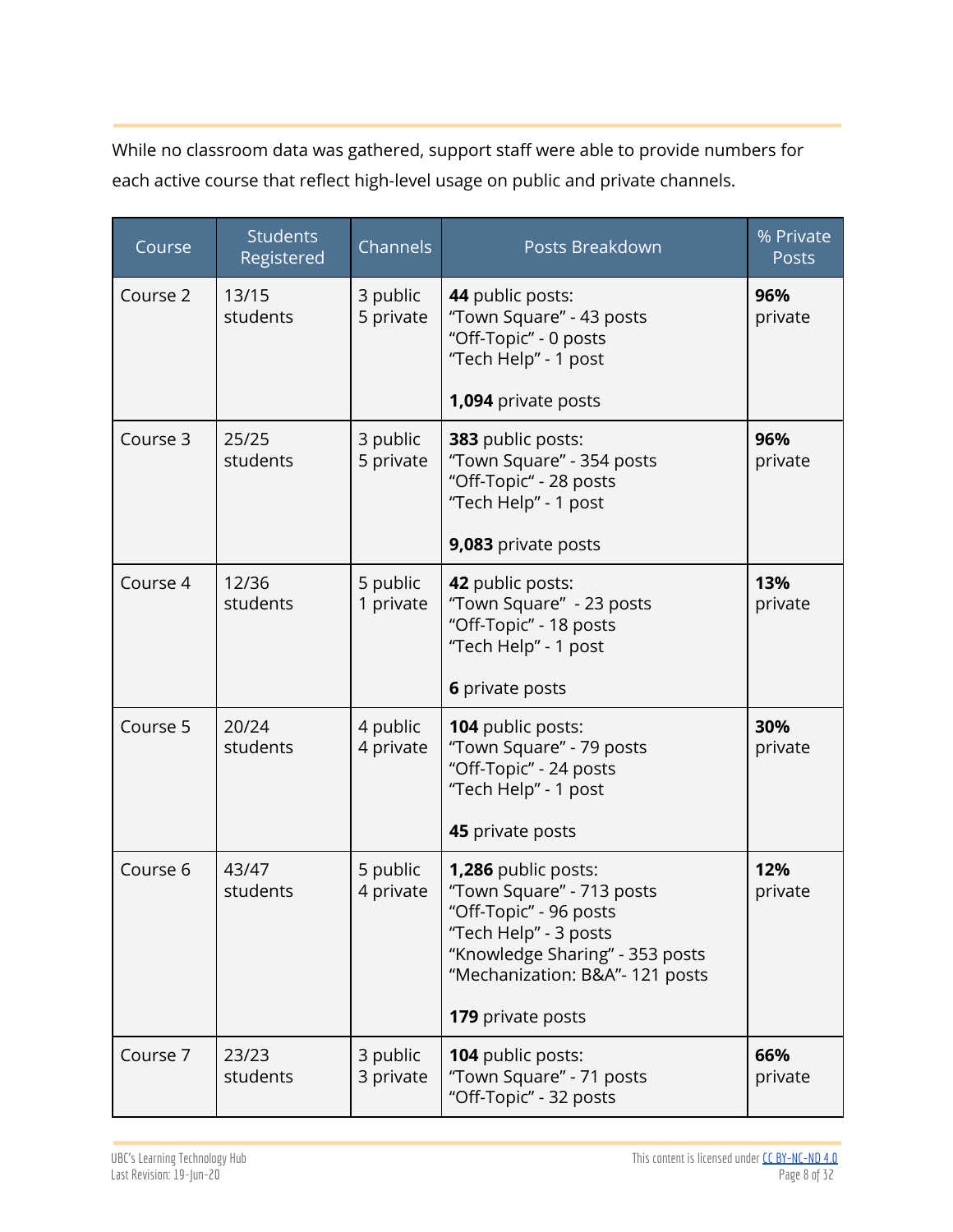|           |                     |                       | "Tech Help" - 1 post                                                                                                                                                                                                                                                           |                |
|-----------|---------------------|-----------------------|--------------------------------------------------------------------------------------------------------------------------------------------------------------------------------------------------------------------------------------------------------------------------------|----------------|
|           |                     |                       | <b>199</b> private posts                                                                                                                                                                                                                                                       |                |
| Course 8  | 16/16<br>students   | 6 public<br>1 private | 103 public posts:<br>"Classroom" - 62 posts<br>"Tech Help" - 0 posts<br>"Course documents" - 34 posts<br>"Qualitative" - 0 posts<br>"Quantitative" - 0 posts<br>"Theory" - 7 posts<br>27 private posts                                                                         | 21%<br>private |
| Course 9  | 83/110<br>students  | 7 public<br>1 private | 356 public posts:<br>"Gathering Place" - 224 posts<br>"Off-Topic" - 4 posts<br>"Tech Help" - 0 posts<br>"Peer Material Qs" - 13 posts<br>"Peer Online Support" - 18 posts<br>"Instructor's Office Hours" - 70 posts<br>"TA's Office Hours" - 26 posts<br>214 private posts     | 38%<br>private |
| Course 10 | 52/75<br>students   | 7 public<br>0 private | 404 public posts:<br>"Gathering Place" - 175 posts<br>"Off-Topic" - 5 posts<br>"Tech Help" - 11 posts<br>"Peer Online Support" - 41 posts<br>"Peer Quiz questions" - 83 posts<br>"Instructor's Office Hours" - 60 posts<br>"TA's Office Hours" - 29 posts<br>164 private posts | 29%<br>private |
| Course 11 | 131/180<br>students | 3 public<br>3 private | 262 public posts:<br>"Gathering Place" - 256 posts<br>"Off-Topic" - 6 posts<br>"Tech Help" - 0 posts<br>192 private posts                                                                                                                                                      | 42%<br>private |
|           |                     |                       |                                                                                                                                                                                                                                                                                |                |

The table above shows public posts (from public channels in a course) and private posts (from private channels in a course). Direct messages are the third type and exist outside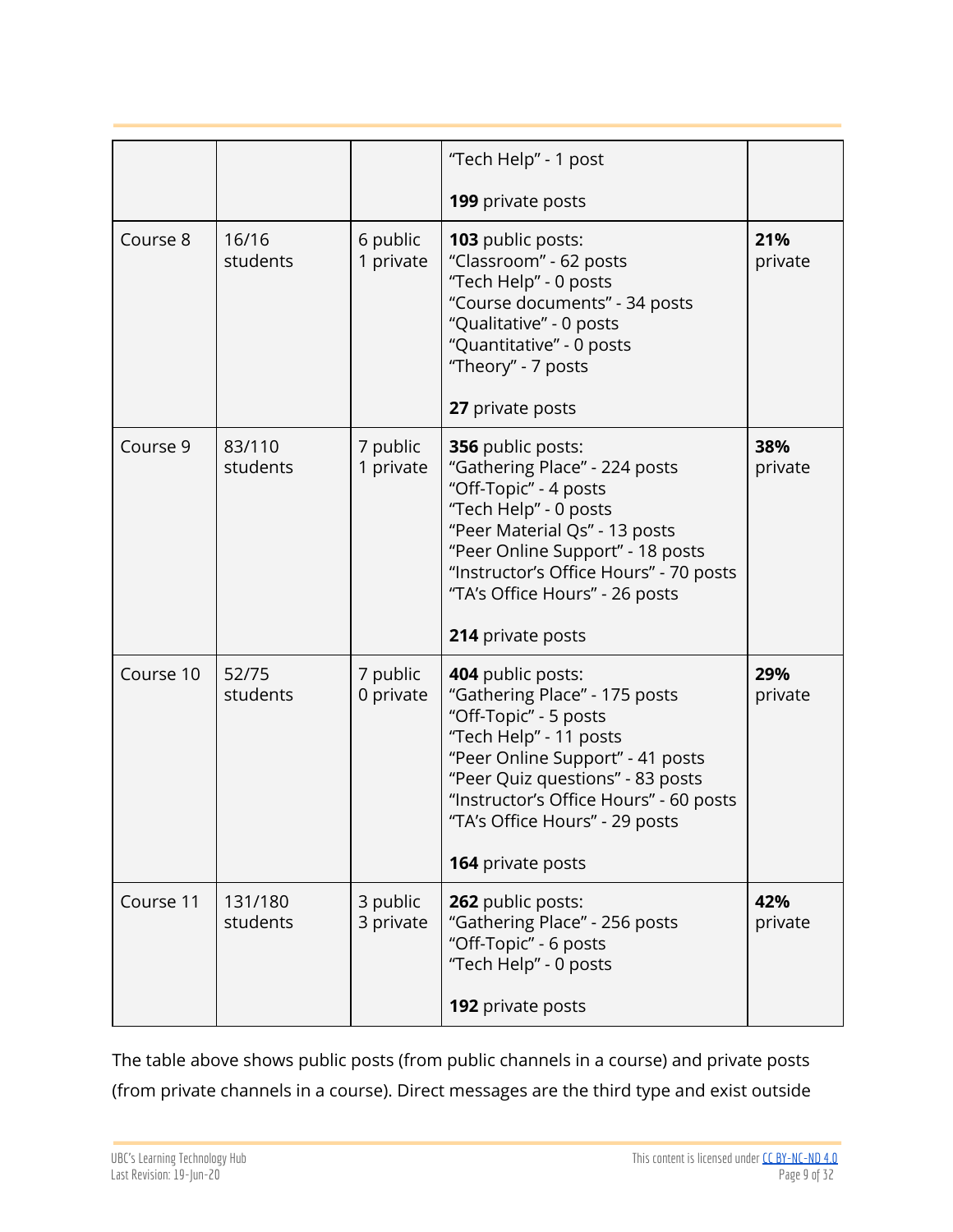the course team. As such, private direct message counts on a per-course basis were not available; however, it is notable that for all courses using Mattermost (which included courses and teams outside the official pilot), direct messages accounted for about 60% of all posts.

# <span id="page-9-0"></span>**Findings**

## <span id="page-9-1"></span>**Instructor motivations**

Instructors expressed two primary, interrelated goals in using a team chat tool like Mattermost: 1) to improve their efficiency in communicating with students in a course and 2) to enhance the student experience generally, especially for distance courses.

## **Improve efficiency in communicating with students**

To the first point, most Instructors acknowledged a challenge in keeping up with UBC email, "*which sometimes can be quite annoying*" due to the volume of messages. A chat tool offered an attractive way for these instructors to filter out messages pertaining to a particular course or cohort, a way to "*declog their mailbox*" and "*avoid the streams of emails with individual students*" that can be hard to follow and manage in one inbox. Some explicitly told students chat was their "*preferred mode of communication*" and planned to respond more quickly via chat than they traditionally did by email, since the messages would theoretically be surfaced more easily.

Most instructors also saw a way of improving efficiency by outsourcing the answering of common course questions (often answer-able from a syllabus) to the class as a whole. The thought was "*if somebody had a question they could ask it on [chat]*" in a public channel, and thereby hopefully eliminate the relatively "*long wait*" for an instructor's 1-on-1 response (often made longer for distance courses where students and instructors may be in significantly different time zones). "*If they can't ask us, they can at least ask their peers*" and more quickly "*ease this sense of not being sure what's going on*", particularly with regard to assignment requirements and due dates or basic "*clarification for key terms and concepts*" in course readings.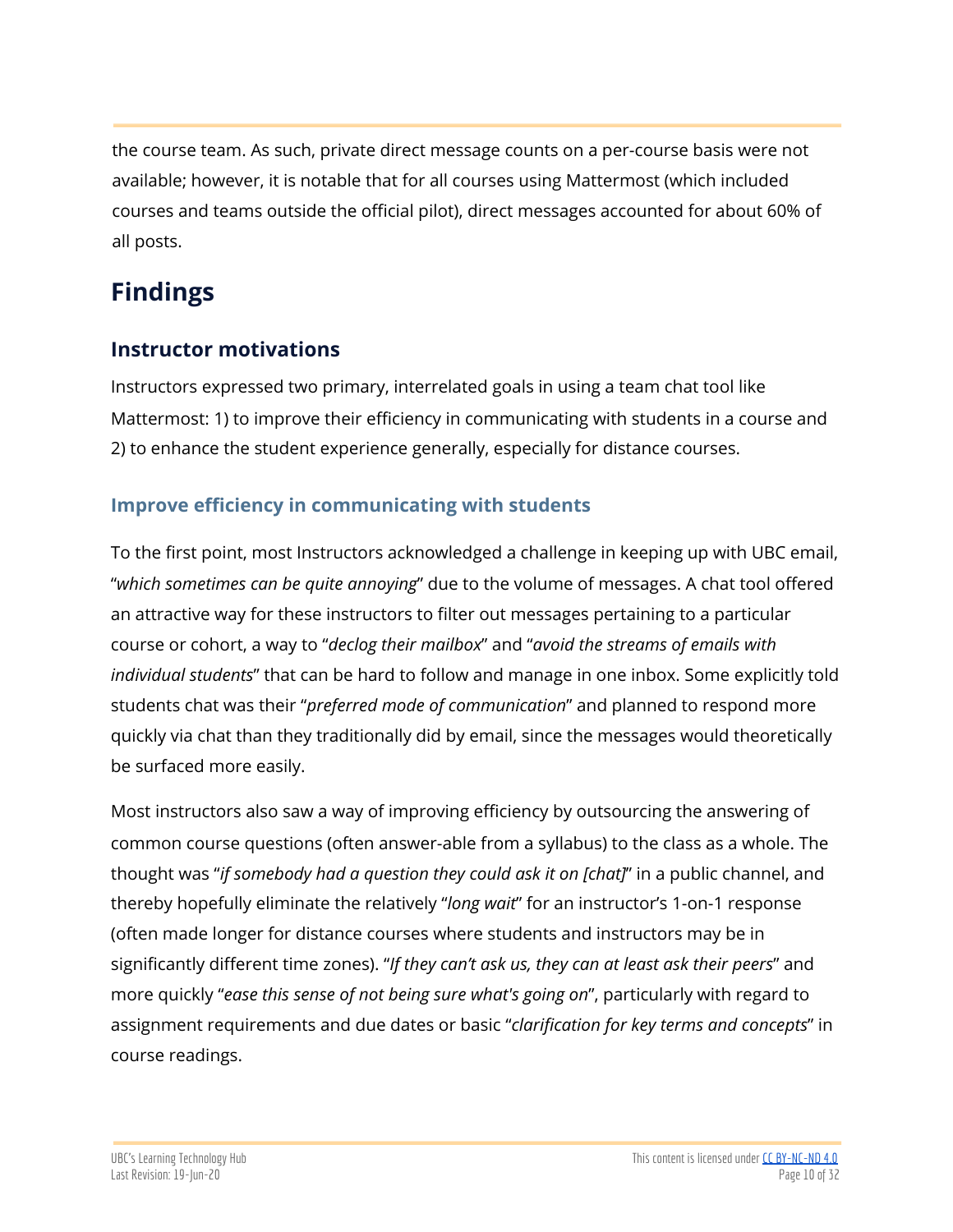#### **Enhance the student community experience**

To the second point, both in answering one another's specific questions and discussing the course or related topics generally, most instructors also viewed chat "*as a way to create community*" and "*encourage some sort of socializing*" publicly or privately, so students could better "*connect to their classroom*". The idea was a tool could provide a nice "*one-stop shop*" for communication both formal and informal and ideally add to a stronger sense of cohesion for the students. Especially for the fully online courses and cohorts, "*everything is asynchronous, they do feel that disconnect*" normally, and "*if we know that student interaction is important, then online students should have student interaction too*".

## <span id="page-10-0"></span>**Instructor response to using Mattermost**

In terms of achieving the instructor goals, Mattermost seemed to clearly help with the first, increasing the efficiency of instructor-student communication.

#### <span id="page-10-1"></span>**Good 1-on-1 instructor-student communication**

Most instructors found better ease particularly in reaching individual students, often either using private channels—"*that was a great way to chat with them*"—or direct messages—"*that's how I provided feedback*". The benefit of Mattermost as a medium for this communication was severalfold. One, "*it didn't have to be long and formal*" the way this sometimes felt over email (with greetings and sign-offs and signatures); rather, "*we could just have a quick dialogue connection and move forward*". Two, "*it's close and yet not too close*", that is, Mattermost chatting provided a sense for students "*they have my focus and undivided attention*" in real time yet "*at the same time, it's quiet*" without the video or audio component "*some people shy away from*". Three, for blended courses, "*if they weren't on campus we could have a conversation about what [they're] working on*" during regular office hours, without students having to make an extra trip out.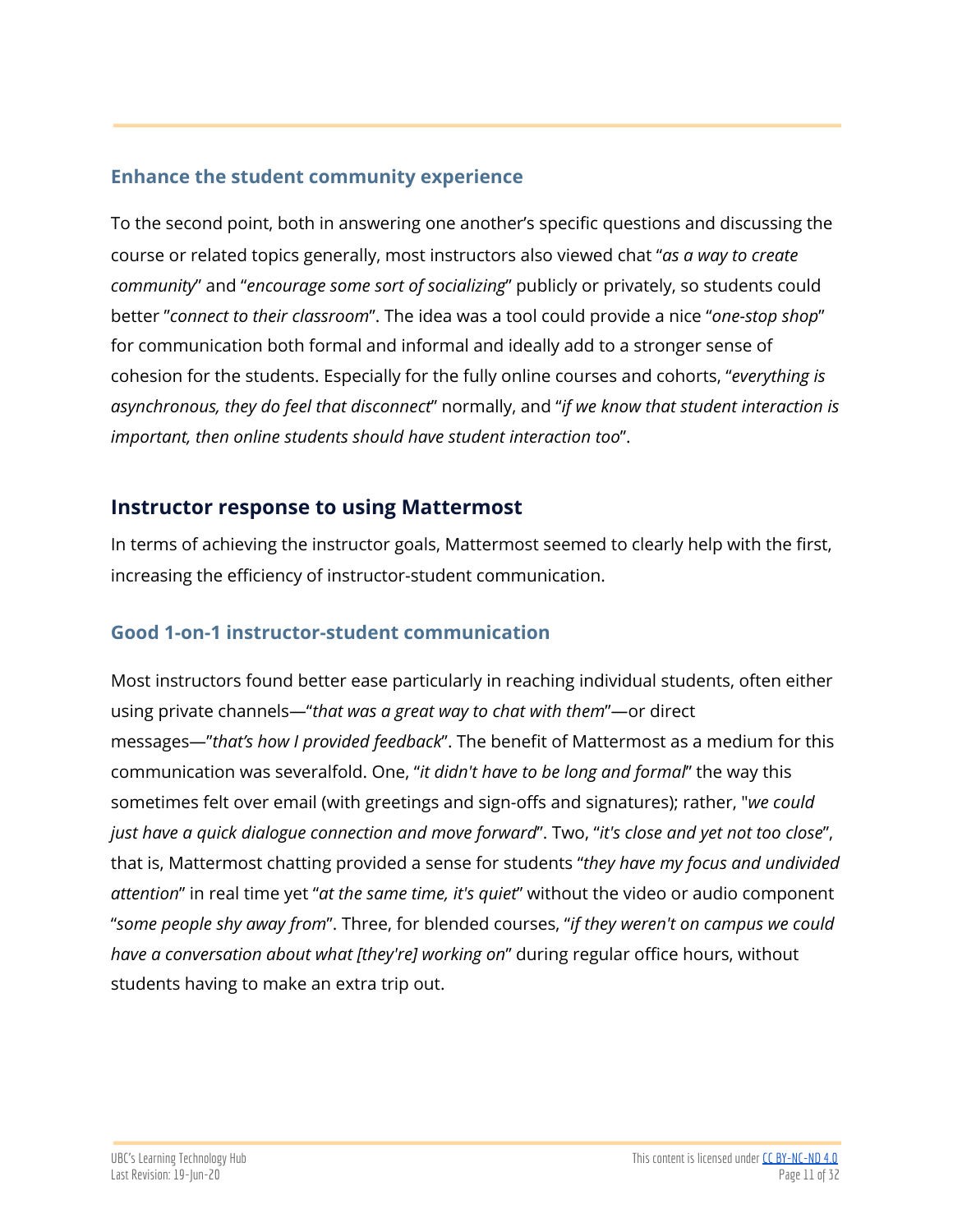#### <span id="page-11-0"></span>**Ability for peers to answer each other's questions**

Many instructors also felt the crowdsourcing of basic questions to other students ended up being an important part of this increased efficiency. "*In many cases, they will ask questions in the open town square environment*" instead of asking privately, and often "*someone else could provide the answer without me*". The ability to reach out to peers in some courses helped substantially, so that even "*the clarification of terminology and notions of how to do things was way clearer for all of them*". Part of the benefit here was "*avoiding that small problem becomes a mountain problem*"—when one student had a question that ended up being an issue for several students, the answer was immediately available to everyone (rather than sitting unanswered for some in an instructor or TA inbox). Additionally, for deeper questions, "*if a student is doing that, if they're answering questions, they're benefiting themselves*" further by explaining course content to peers.

## **Stronger sense of online community**

The second instructor goal of fostering community also appeared aided by Mattermost, at least for those courses where students took to the platform. From several instructors' point of view, Mattermost supported a more informal communication between students. "*They have super rich conversations that had nothing to do with me*" and would sometimes reach out to each other "*to talk in non-academic ways*". But the conversations were also of a friendly academic type, "*asking each other 'hey what are you doing with regards to this activity?' or 'I just saw this and I thought I would share it with you'*". Mattermost seemed to provide "*a positive and non-threatening environment*" for deeper connection on both levels in these more active courses, resulting in "*a space for growth in learning*" collaboratively. In larger courses especially, "*it's kind of hard to get to [every] person*" who doesn't understand something, but the community helped fill in the knowledge gaps, and one instructor reported "*just anecdotally, I saw more study groups forming*" in a blended course through Mattermost.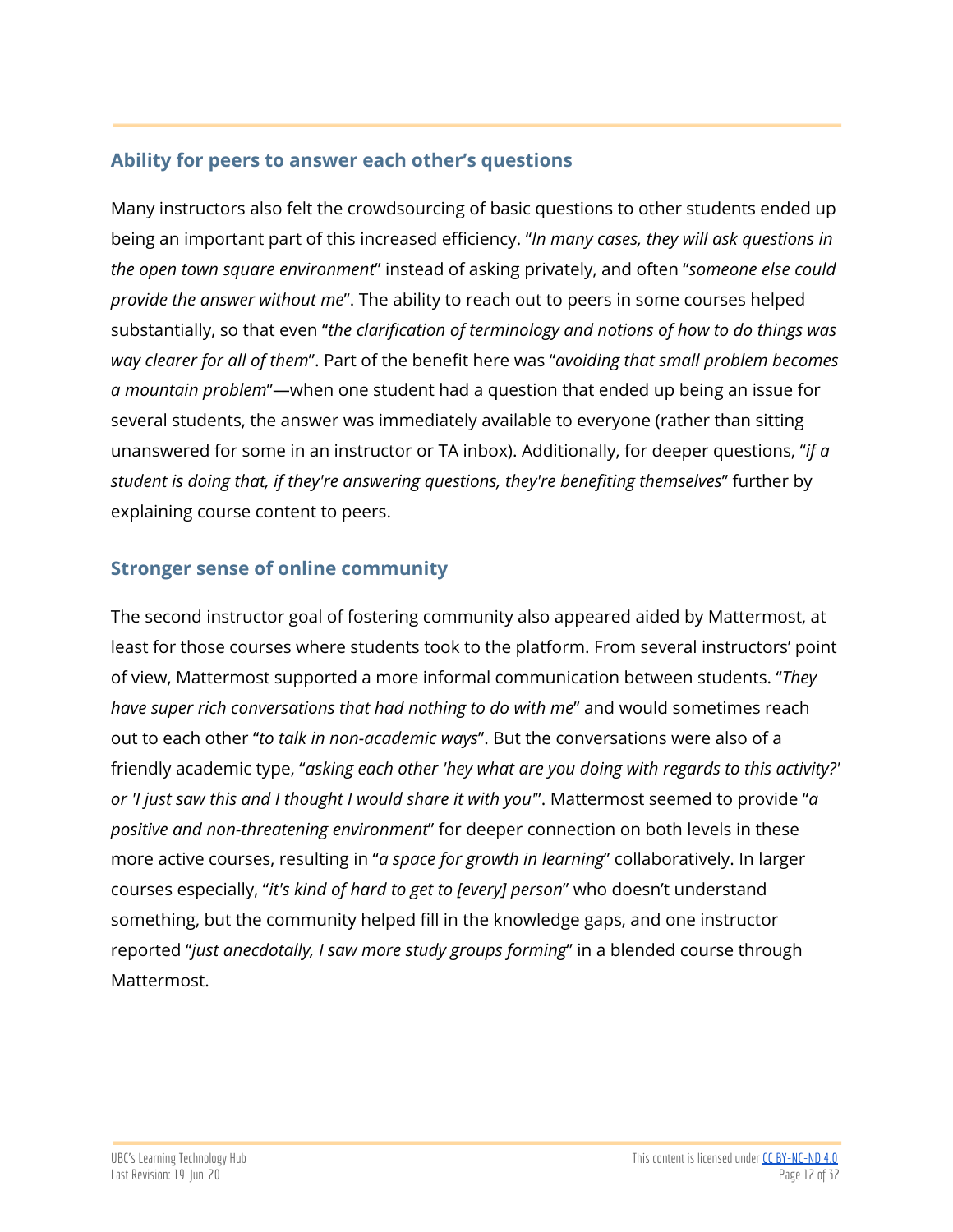## <span id="page-12-0"></span>**Modern, relevant interface and interactivity**

The modernity of Mattermost was another benefit brought up by the majority of instructors. "*The layout and how you can move between the different channels, it all seems to be more explicit and visually available and intuitive*" than a lot of other teaching tools out there. For most instructors, "*it seems clean and efficient*" and "*more user-friendly*" overall, and a couple instructors stressed the importance of this for the students as well. Since all technology teaches students "*behavioural patterns*" in interacting with it, "*if people can get familiar with these kind of tools that are actually being used in real environments, that's kind of meta teaching*". In other words, teaching with a modern tool that mirrors the functionality of something currently popular in real-world workplaces (i.e., Slack) offers an added bonus for students of familiarizing them with a new but increasingly common medium. And for those already familiar with similar technology, "*they knew how to use it and they just used it*" with "*zero conversations about tech support*", making this a "*low-cost tool*" to incorporate.

## **Potential of persistent learning space**

Finally, many instructors were excited by the potential of Mattermost in creating more persistent learning spaces. Sometimes "*you want to enable and foster a community*" in teaching, not just an individual course, particularly at a master's level. These instructors thought many students "*invest a lot of time and resources and providing information and responding to prompts and assignments*", so why not continue to give them access to this space they've taken such ownership of? Some future use cases suggested for Mattermost included allowing cohorts to establish and keep a space throughout and after their time at UBC, inviting alumni into existing spaces to create connections with new graduates, and organizing general communities around a topic that could cross disciplines and even include the general public.

#### <span id="page-12-1"></span>**Pressure on instructional team work-life boundaries**

As for downsides, the biggest issue mentioned by all instructors—though not all framed it this way—was how the real-time chat aspect pushed them to be more generous with their time and work/life boundaries. With multiple ways of accessing the platform and receiving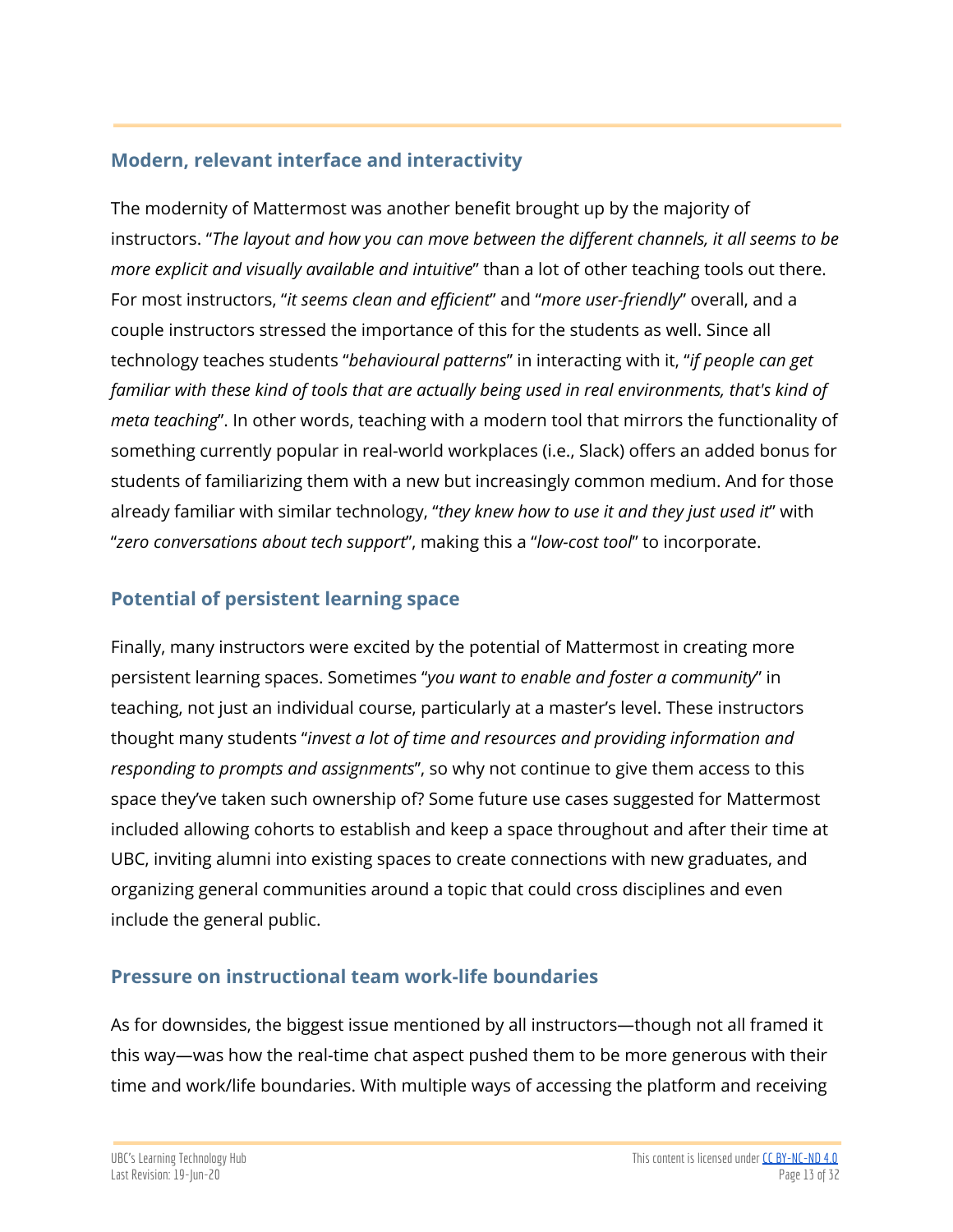notifications on the go, Mattermost could easily become a 24/7 commitment, particularly in larger courses ("*when you've got 150 students, there's an expectation to always be around*"). For some instructors, heavy involvement seemed a fair trade-off. "*At work I use the web environment, at home I use the desktop app, while I'm commuting I use the phone*" so "*I'm really really responding to them all the time*" and that was okay. For others, "*I didn't want to have to respond right away*" or feel obligated to multitask all day as "*it's not just a matter of workload, it's also about splitting one's attention*" constantly. Instructors tried setting explicit unavailable hours ("*boundaries to create space*"), using email instead of push notifications ("*so it's not tormenting me the whole time*"), turning off all notifications (otherwise "*there was something dinging all the time*") or avoiding installing apps in the first place (knowing with these "*I wouldn't have a life*"). But pushing back in this way did leave some instructors worried they were working against the concept of real-time chat, i.e., not doing it right $^4$ .

#### <span id="page-13-0"></span>**Unclear how much to encourage student uptake**

Trying to decide how much to push student participation was another challenge to work through, especially since most instructors preferred tool use "*to have developed organically*" without prompting or requirements. In courses with less uptake, instructors could see "*it was one additional layer of technological connection*" that was not necessarily wanted or needed (partly "*because it's external to [the LMS]*"). So students "*stuck with what they knew they had to do in terms of grades and requirements*" and connected with each other through already-known platforms (e.g., UBC's LMS, Facebook) instead. Even in courses with more uptake, instructors recognized that "*some students gravitate to this as a communication tool*" whereas "*some students didn't want to engage that way at all*" or "*feel uncomfortable with the trend of more and more and more*" to keep them online, so it was hard to know how much to force interaction on Mattermost (as well as how they would go about grading that interaction fairly in the future). Particularly in the master's program, "*the amount of obligations and responsibilities that they have*" in and outside academics was a concern, as well as the sometimes less tech-savvy inclinations of more mature students.

 $4$  One instructor of a blended course noted it would feel like a better use of this additional course time to "*have a one-on-one"* with more students*, "rather than spending more time opening up something and typing into it*", essentially combining "*10 [online] interactions into 1*".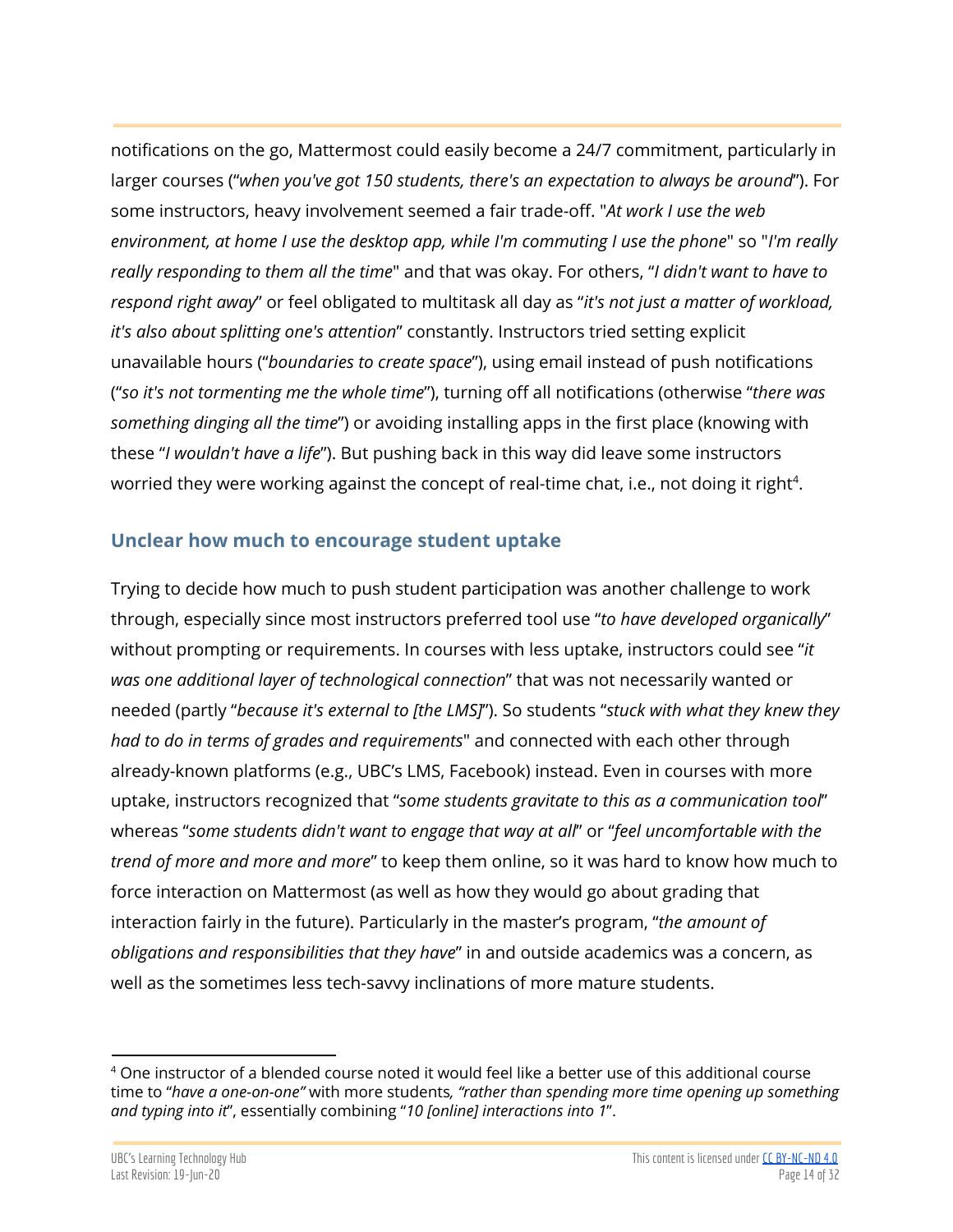## **Missing functionality**

Finally, some instructors expressed a desire for more functionality $<sup>5</sup>$  in Mattermost to</sup> increase its pedagogical and research value. Specifically, requests included easier access to participation statistics (of which there is little currently) for grading and self-reflection purposes<sup>6</sup>, better integration with other learning tools (primarily the LMS), more restrictions on what students can and can't do in groups and channels, and the ability to directly embed content from links to ease playing catch-up on past conversations.

#### <span id="page-14-0"></span>**Student response to using Mattermost**

For those courses with response rates of at least a quarter of the class, the student experience was largely rated neutral or positive, with a notable absence of negative responses for 2 of the 5 qualifying courses ( $N = 159$ ).



<sup>5</sup> The primary ways of adding more functionality would be to either explore Mattermost's paid options or allocate UBC in-house resources to custom develop the open-source code.

 $6$  Regarding the latter, insight into how the tool is being used privately between students would go a long way toward reassuring instructors who have fostering community as a goal. At present, this information is limited to administrators, and instructors are left in the dark about whether *any* private activity is happening (which, as the pilot stats reveal, may sometimes be the majority use).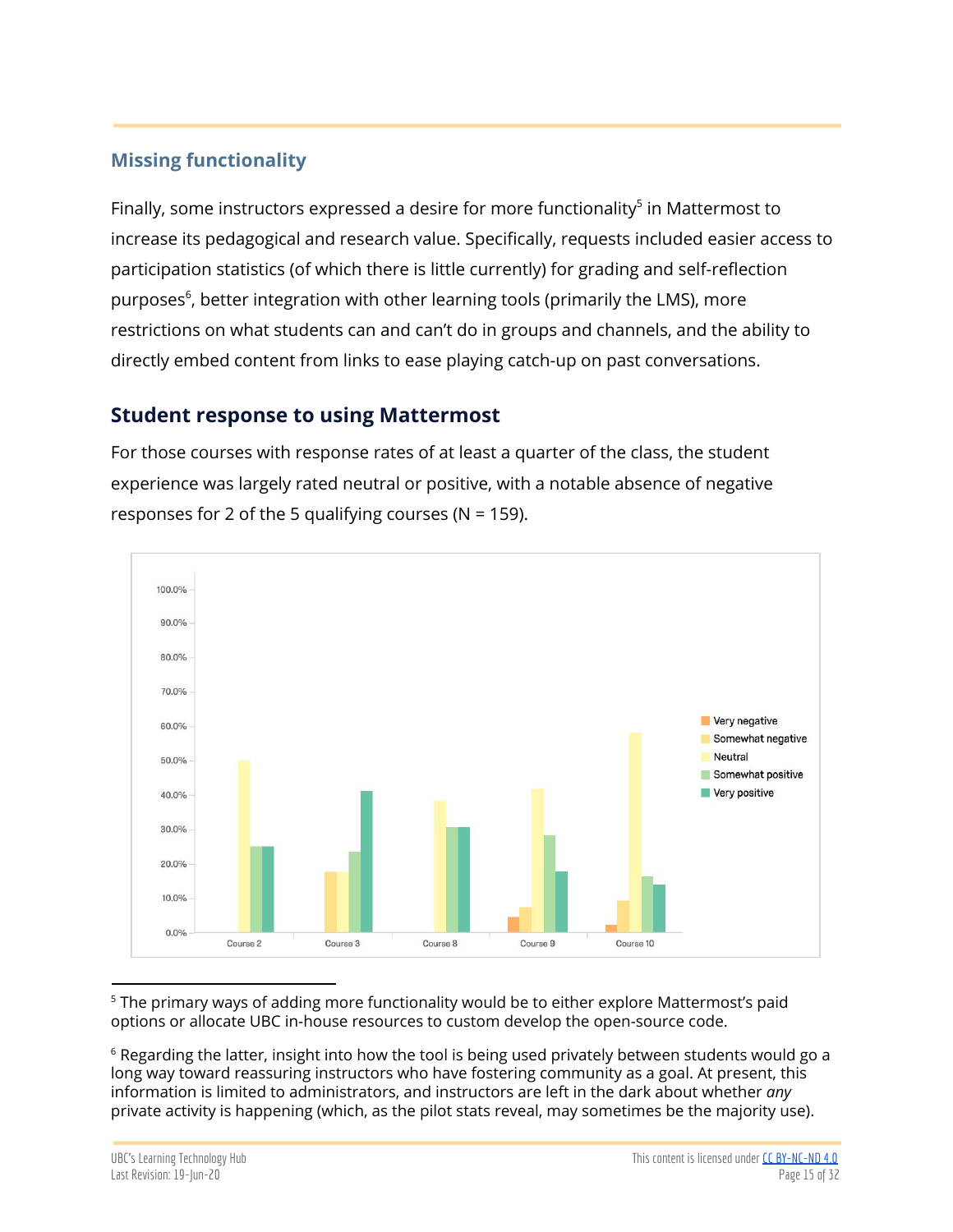Out of respondents for all 8 courses surveyed, about 43% reported a neutral experience (below, N = 159). Rather than indicating apathy about the tool, this seemed to reflect how students genuinely "*feel mixed about it*" and often saw "*there are upsides and downsides*" to using Mattermost.



Further reinforcing this ambivalence, the 42 comments left in the single text box for Course 6 (easily the most active course in Mattermost for this pilot) coded as about half positive and half negative. However, around half (20) of the total comments contained *both* positive and negative sentiments, as students freely shared pros and cons of the tool in responding to the open-ended prompt.

In terms of perceived benefits and downsides of Mattermost for students, four primary themes surfaced in each between the two surveys (see  $\Delta p$  and  $\Delta p$  and  $\Delta p$  for related visualizations).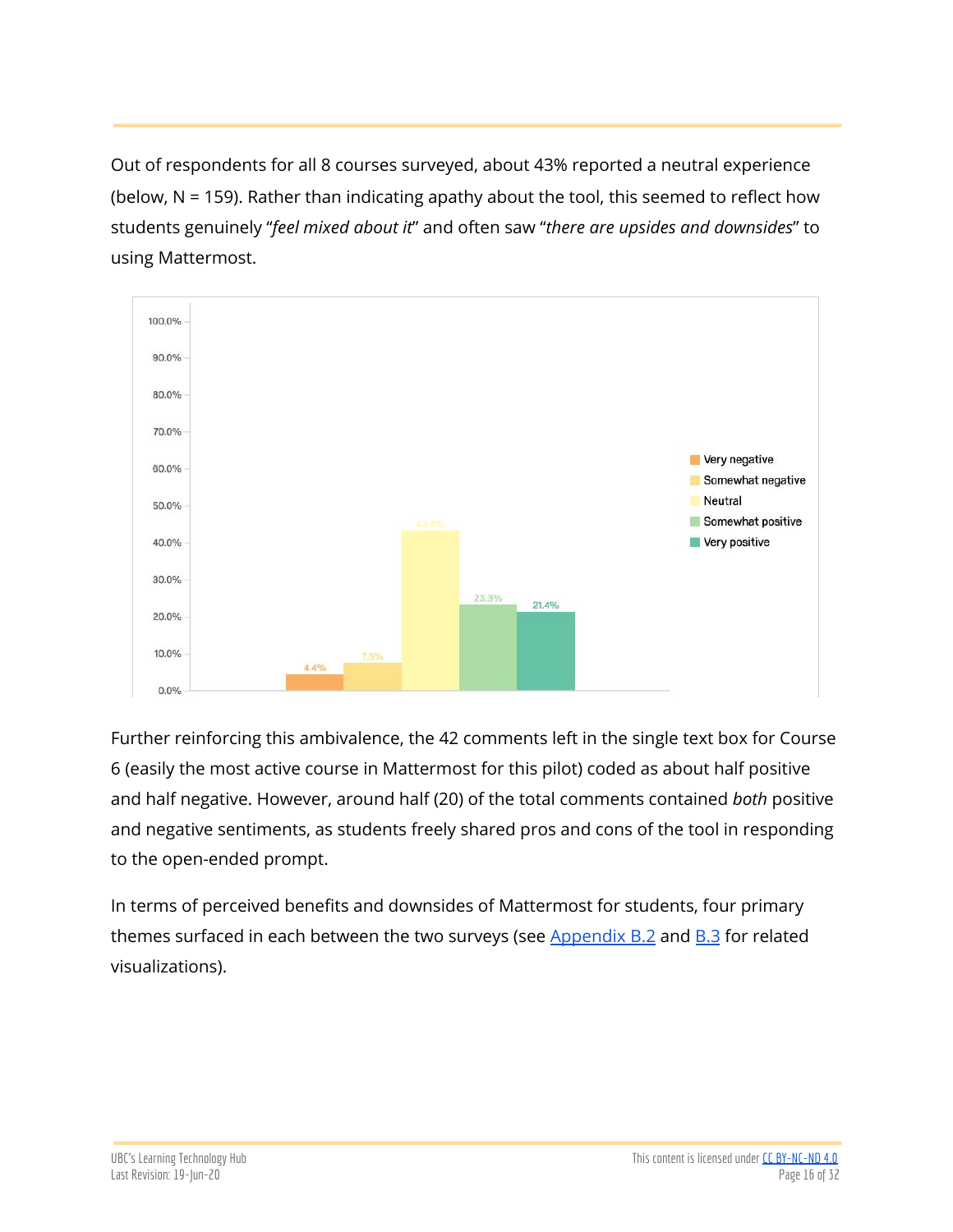## <span id="page-16-0"></span>**Helpfulness of peer interactions and connection**

First, many students simply "*liked the ability to connect and chat with classmates in real time*". Receiving answers to course-related questions from peers largely contributed to students' positive perception of this additional student connection. Either *"I'm able to ask questions and get responses quickly*" or *"able to see answers to questions I'd thought of, but others had already asked*". One student mentioned "*public discussions were very helpful in directing me to the right direction of how to approach certain assignments*", indicating observing more extended dialogue between peers could also provide helpful guidance. Further "*it is a good sounding board*" for "*getting other people's opinions*" when there was not a definitive right answer.

While the student connection offered with chat was "*very helpful for quick messages regarding smaller course questions or content*", in some courses, it also "*allowed us to really discuss issues, which can be difficult in online courses*". The real-time aspect in particular "*feels much more connected than just having the discussion forums*" and "*goes a long way in fostering a sense of community, a struggle that is not easily overcome in online education*". Interestingly, of those students who reported a "Very Positive" experience, nearly half (46%) commented on the student-to-student interaction specifically vs. around a third noting the instructional team connection.

## <span id="page-16-1"></span>**Good overall ease-of-use and features**

A second reported benefit for some students was the usability of Mattermost (in response to agreeing with "Mattermost was easy to use" below, N = 159). These students either thought the tool was generally "*WAY more user friendly*" than other learning technologies they'd used in the past or noted a specific feature or function that contributed to better ease of use. In particular, students focused on "*how it sends us an email notification*" and/or "*message alerts to my smartphone*", which "*alerted me to important conversations I may have missed*" otherwise.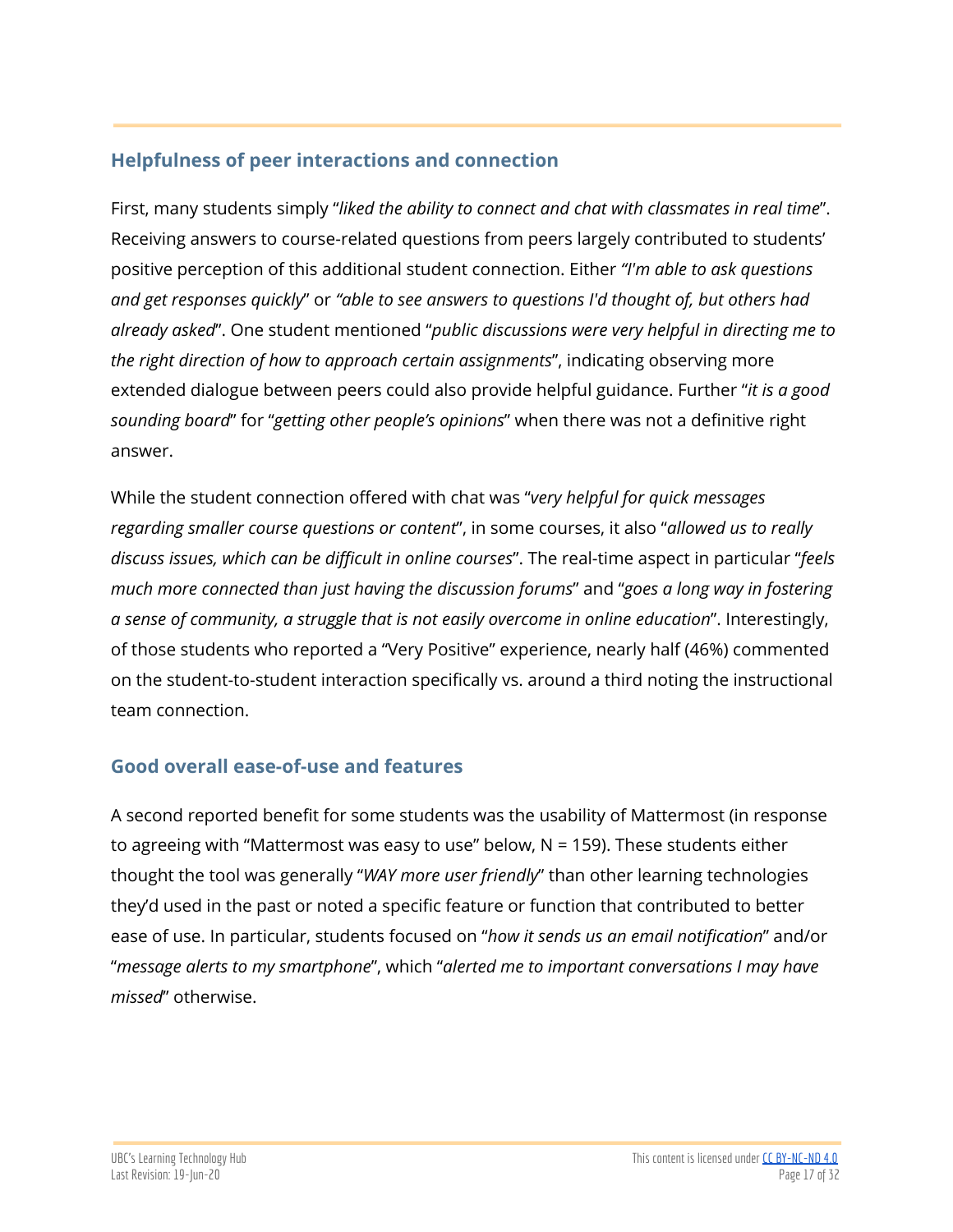

## <span id="page-17-0"></span>**Immediacy of interactions removed blockages quickly**

Third, many students positively noted the more immediate interaction with peers and instructional teams. Students frequently described communications as "*quick*", and this "*speed of connecting with the professor and other students*" in Mattermost helped avoid "*having to schedule a meeting or waiting until the next class*" so students could move forward on their course work. Faster and better access to instructional teams specifically was appreciated for those who felt they had it. "*The ease of being able to have quick communication with my professor and TAs*" meant students could check in about something (a question, a clarification, a draft) "*without the hassle of sending emails*" and the sense these messages are simply going into the void (especially "*if a professor decides to stop using email completely"* or gave that impression through lack of response). One student noted the immediacy even "made me more inclined to ask questions" in the first place<sup>7</sup>.

 $7$  Two instructors made similar statements about students asking more questions, but in a less positive light: "*any technology invites you to send off things right away, without giving it any thought*", so "I can see how that can be a problem too because they might start relying on 'what can I say immediately?' *vs. reading instructions*" first.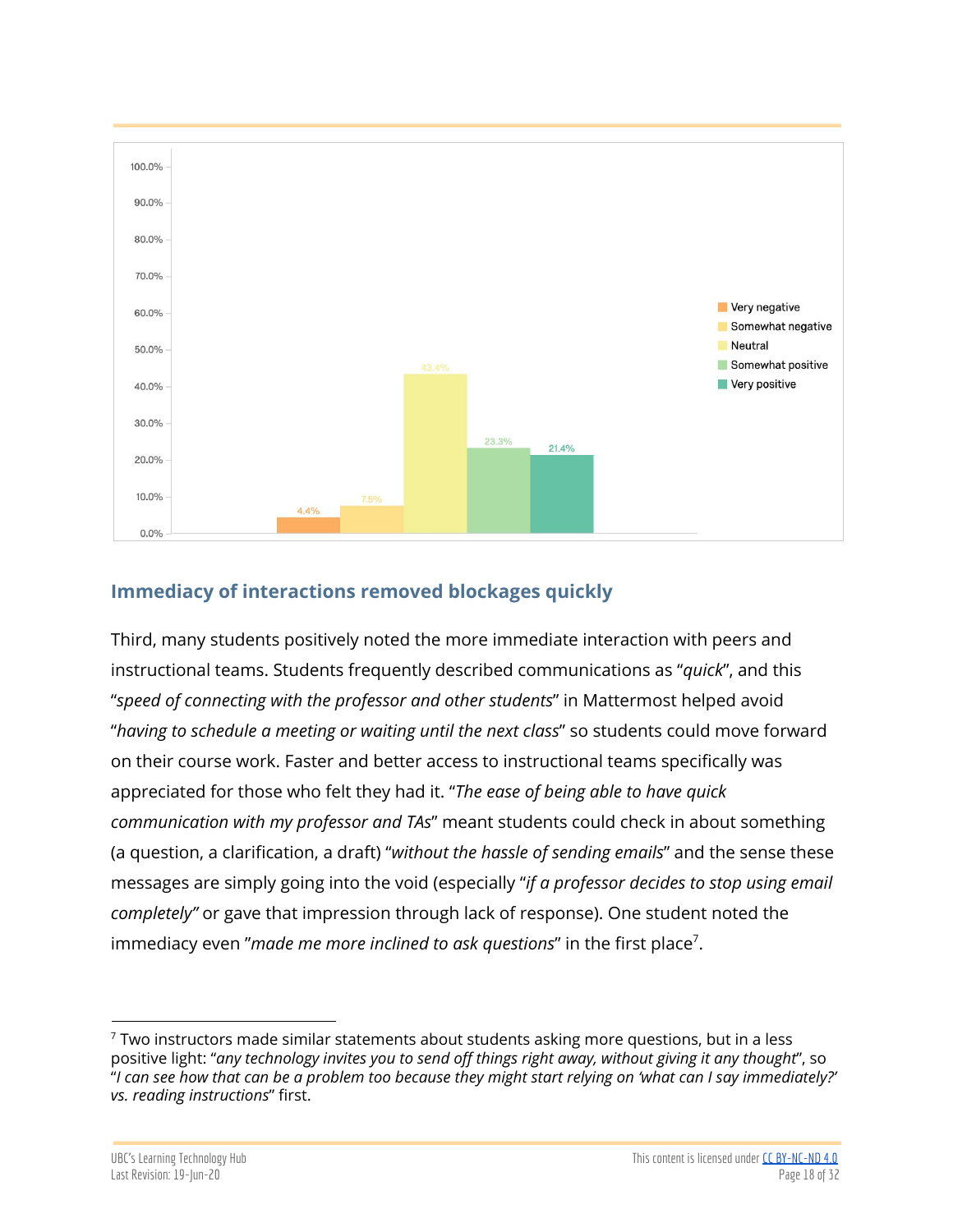#### <span id="page-18-0"></span>**Nice to share informal space with peers**

Finally, the chance to engage informally emerged as a benefit specifically in Course 6. Many students in this course liked the "*space for informal conversation beyond courses*" provided by the chat, where conversations seemed "*free flowing on a variety of topics*". This "*provides a more informal forum to share ideas and resources*" with "*lots of valuable additional information that [...] wouldn't be in a more formal discussion arena*", where topics can feel more specific, restrictive, and strictly academic (i.e., less tangentially related).

#### <span id="page-18-2"></span>**Platform disconnected from primary course sites**

On the flipside, one of the biggest downsides of Mattermost for students was that it existed outside of the main course site for most ("*it was on yet another platform*") and required a separate login ("*another account, another password*"). This frustration coupled with "*the time commitment of learning and attending to one more format*" is not limited to Mattermost and commonly expressed by UBC students, but Mattermost seemed to heightened it a bit because of the real-time aspect of discussions. Some students felt more pressure to try to stay up-to-date, and the lack of integration "*made it more difficult to make the effort each week to check up*" on conversations, especially if students did not install an app (due to a deliberate choice or lack of awareness) . "*If I am busy working on my course home page - I* 8 *don't want to leave*", and this meant some students "*remember to check Mattermost as an anxious afterthought*" or not at all.

## <span id="page-18-1"></span>**Information overload with existing commitments**

Similarly, since most students already interact with one or more social platforms outside courses (including email) and may already be asked to keep track of a course site, blog, and/or discussion forum, some did not welcome another avenue for communication. "*The last thing I want or need is yet ANOTHER way to chat*" when there are already "*many other modes of communication to keep up with in personal, professional and now academic life*". For these students, Mattermost became "*essentially an additional platform to check*" and in

 $8$  The majority of students in most courses accessed Mattermost through the website itself, so regular signing in was a part of their experience.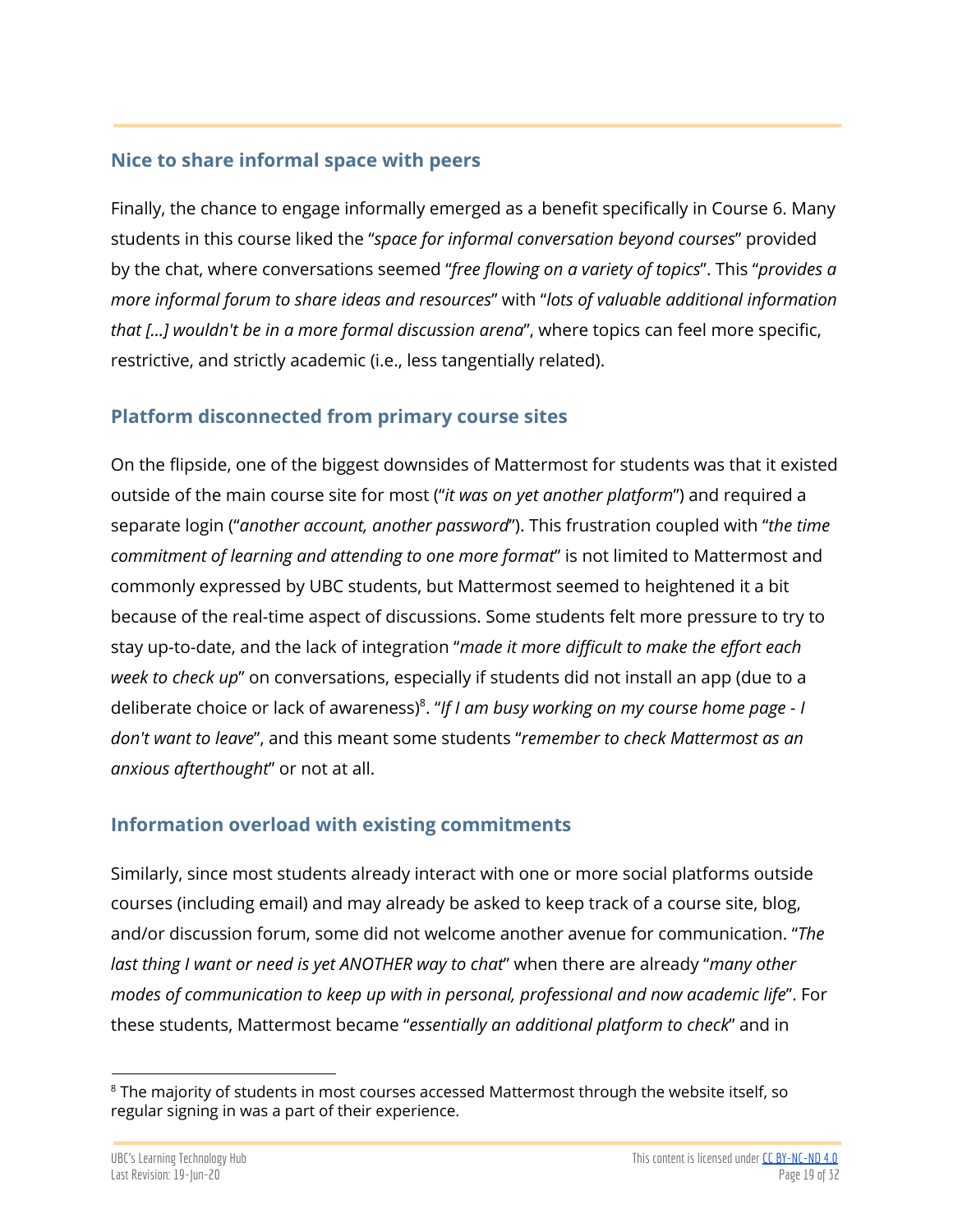courses with more Mattermost content to parse, some found "*checking it on a frequent basis makes me feel overwhelmed and distracted from other things*" including importantly "*engaging in the course content independently*".

#### <span id="page-19-0"></span>**Usability issues, especially as more content added**

Third, some students also struggled with specific features of Mattermost that did not work as they expected. Particularly early on—while still becoming familiar with the platform—if students ran into issues with learning how to access, set up apps, or download files, they sometimes concluded *"it seems more convenient just using email*" to communicate and abandoned Mattermost. Even some students who spent time getting familiar noted a difficulty when the content in an individual channel started to become "*clogged*" or "*cluttered*". Excess content for some made it "*challenging to find the start of a thread*" and "*overwhelming and time consuming at times to be interactive*" because "*it's not easy to sort through and find what's relevant to me"* or where it made sense to jump in<sup>9</sup>. Some students thought part of the confusion had to do with how their peers interacted with the platform (not necessarily how Mattermost itself worked), but "*I am just not sure how to encourage others to post in a more organized fashion*".

## <span id="page-19-1"></span>**Feeling of being left out at times**

A final downside of Mattermost was a reverse reaction to those who noted a stronger community feel: some students (particularly in Course 6) thought they were missing out. In courses with minimal uptake, students who checked in hoped to find more of their peers active and were disappointed—"*I would have used the group chat if more of my classmates used it*". In courses with more uptake, the issue was students feeling "*left out*" of activity. This was sometimes due to time zone differences or work/home life commitments, so "when I get a chance to log-in, often I feel very 'out of the loop' of the discussions" or "the topic *has moved on*". But this was also a matter of personality, mirroring struggles with in-person classroom participation. Some students who were available/online were simply not as ready to contribute in real time, whether because they were "a *more pensive contributor so*

<sup>&</sup>lt;sup>9</sup> This overwhelm makes sense in looking at the statistics noted earlier, wherein some of the main public channels (often titled "Town Square") contain hundreds of posts in total.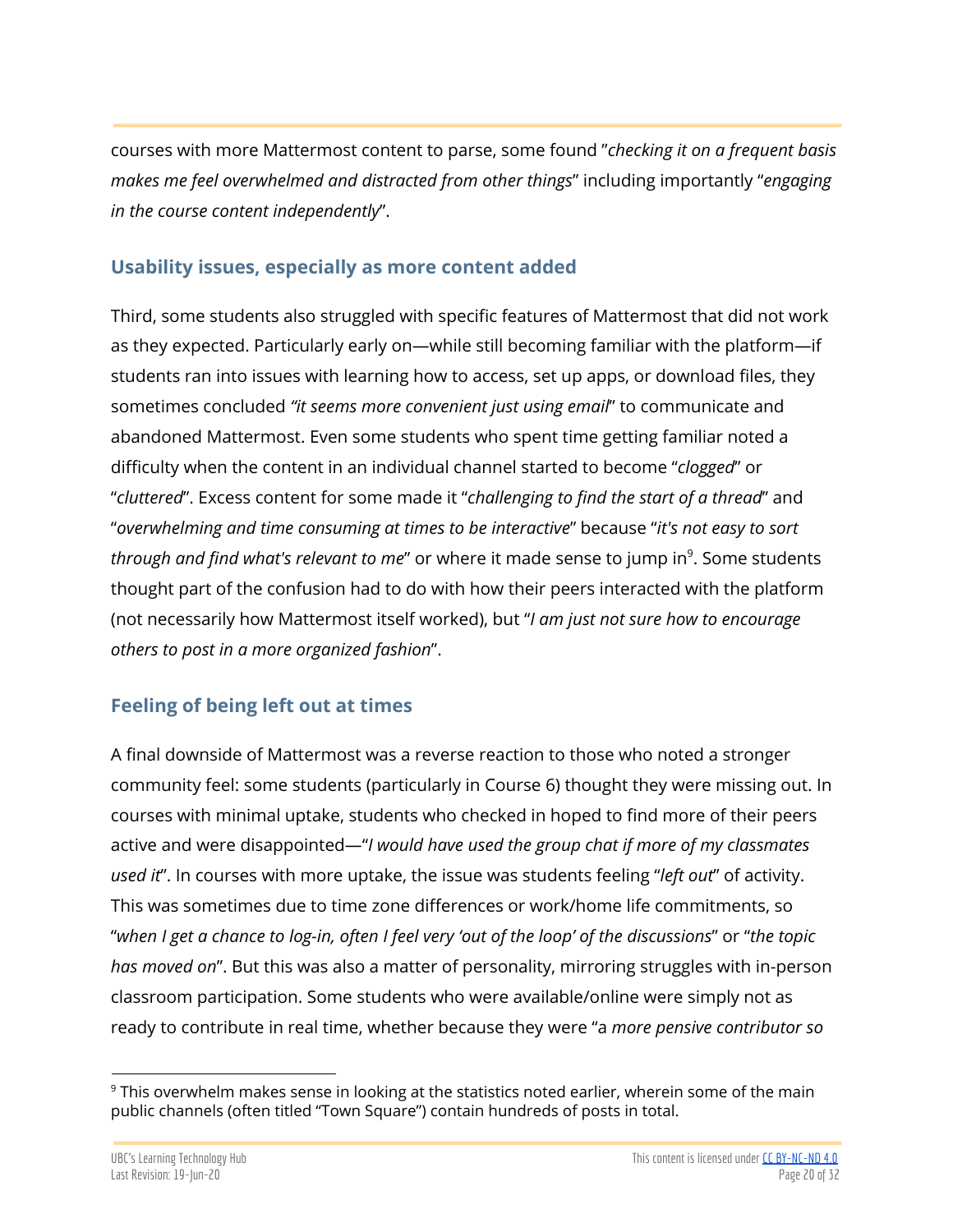*need more time to reflect*" or "*find it difficult to jump into a conversation*" when "*there are a lot of cooks in the kitchen*" already.

# <span id="page-20-0"></span>**Recommendations**

Based on this pilot's outcomes, these are some recommendations for how Mattermost could best be implemented at UBC to maximize its perceived benefits and minimize its perceived shortcomings.

<span id="page-20-1"></span>

|  | 1) Set up for smaller groups of students at once |  |  |
|--|--------------------------------------------------|--|--|
|  |                                                  |  |  |

# **May address**

- Usability issues, [especially](#page-19-0) as more content added (student issue)
- **[Feeling](#page-19-1) of being left out at times (student issue)**
- **Helpfulness of peer [interactions](#page-16-0) and connection (student benefit)**
- Nice to share [informal](#page-18-0) space with peers (student benefit)

Mattermost may be better suited for smaller numbers of students at once, so students feel they can meaningfully contribute and interact without being drowned out or overwhelmed by the content of too many peers. As one instructor acknowledged, "*it's hard when 40 people are interacting*" in the same space, and this individual was not alone in thinking "*one thing that I will change is I will keep both sections separate*" or otherwise break the students into smaller groups for future uses of the tool $^{10}$ . One instructor with experience using smaller groups in team chat also advised keeping group minimums to 10, since "*sometimes groups don't gel*" when arbitrarily split up, so each group needs enough students for varied participation of its members.

One implementation approach could be to add students immediately to private group-based channels within each larger Mattermost team, and direct students there as soon as they join (as was done in Course 7). This allows public channels to remain shared spaces for things like course-wide announcements.

<sup>&</sup>lt;sup>10</sup> Notably, the two courses with 50% and higher reported positive experience had just 15, 25, and 16 students registered in Mattermost.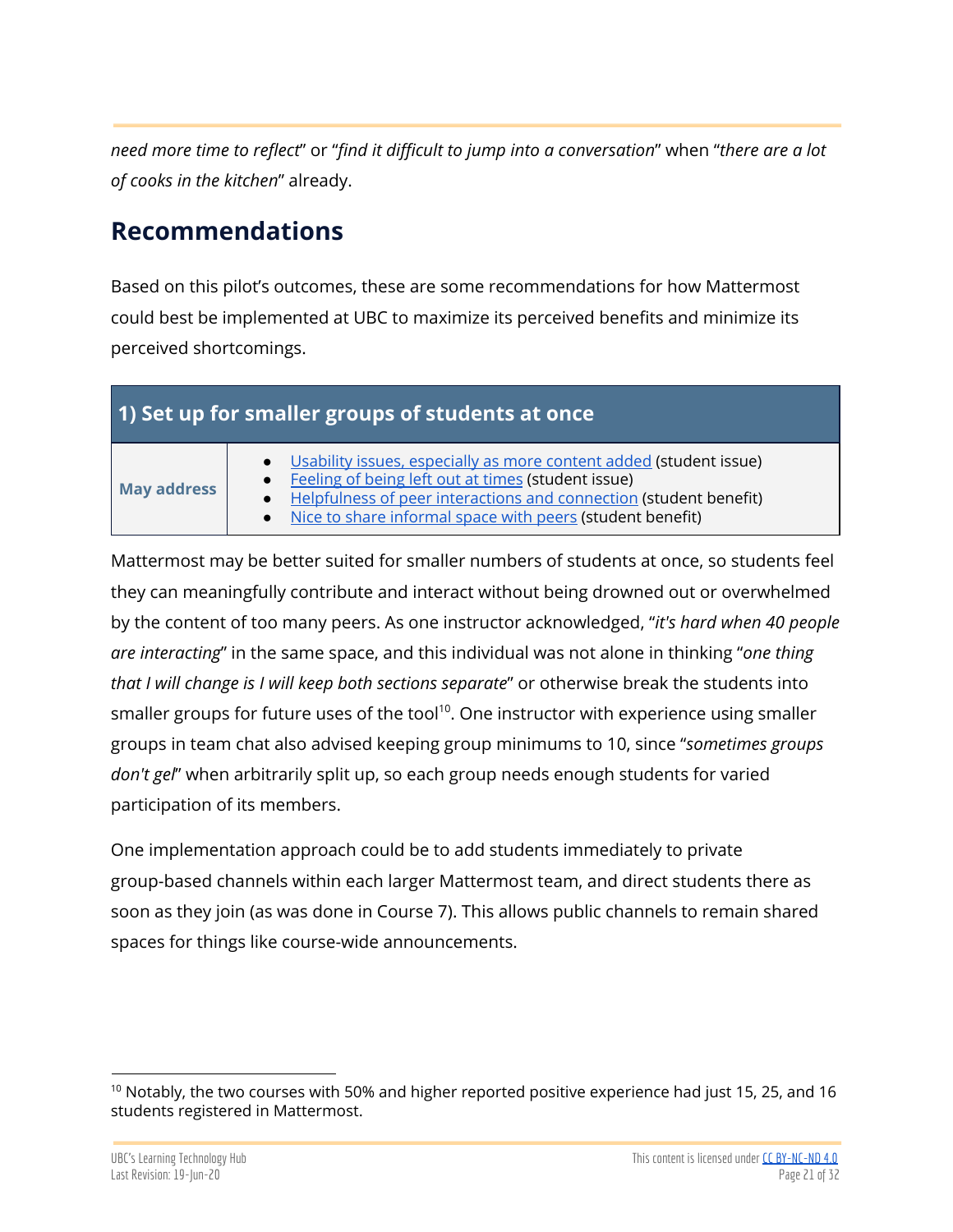## <span id="page-21-0"></span>**2) Organize content into clear channels and guide shared organization**

#### **May address**

- Modern, relevant interface and [interactivity](#page-12-0) (instructor/TA benefit)
- Information overload with existing [commitments](#page-18-1) (student issue)
- Usability issues, [especially](#page-19-0) as more content added (student issue)

A common theme in student comments regarding advice they would give instructors was that Mattermost "*needs to be organized*" into more or better channels, especially for public channels anyone can join. Instructors can potentially help by establishing core public channels for different types of interactions, topics, weeks, or assignments and explicitly articulating (and modeling) what these are intended for. Subheaders areas in Mattermost channels and could be used as instructional descriptors for further emphasis.

Instructional teams explaining the basics of when to use a direct message vs. an @mention vs. a private channel and the purpose of (and difference between) channels and tags could also be useful, especially for students new to this kind of communication medium. Ideally, support staff could write and make available a general overview document or help page to aid with this kind of high-level training, so all students understand better how to contribute.

## <span id="page-21-1"></span>**3) Set expectations around instructional team availability**

#### **May address**

- Pressure on [instructional](#page-12-1) team work-life boundaries (instructor/TA issue)
- Good 1-on-1 [instructor-student](#page-10-1) communication (instructor/TA benefit)
- Immediacy of [interactions](#page-17-0) removed blockages quickly (student benefit)

Instructors/instructional teams should decide ahead of time roughly when and how they will use and monitor the communication on Mattermost—as one TA stated, "*from the get-go, provide a schedule*". This pilot did not surface clear findings in terms of availability best practices; what seemed more important was how well expectations were communicated to students.

If instructional teams were available when students expected, they seemed satisfied with response rates (and dissatisfied if expectations were unclear or unmet, e.g., office hours unattended on Mattermost). As one student explained, the instructor "*gave us reasonable expectations of how [the instructor] sought to use it, which allowed us to use the platform more*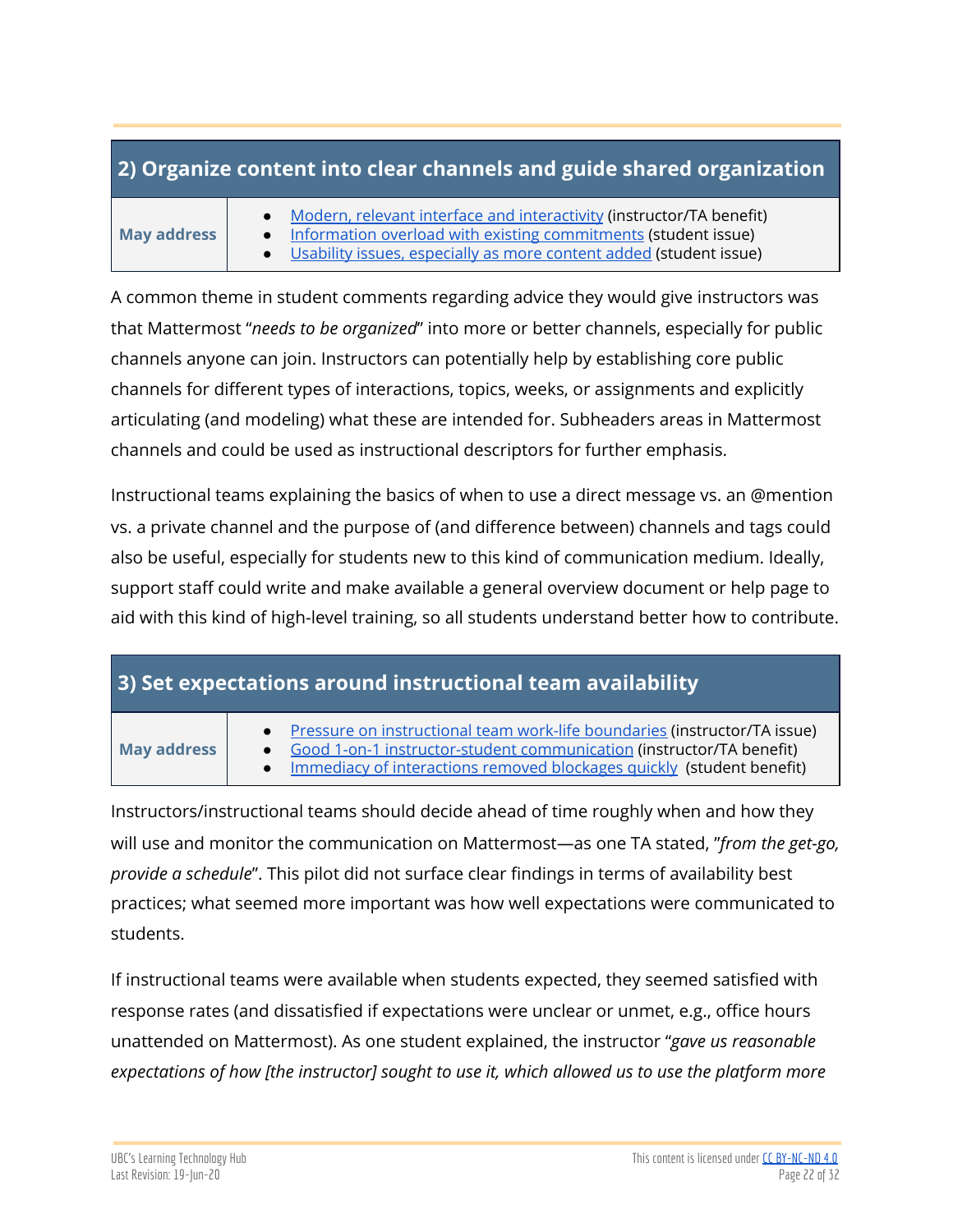*as we understood the norms around it*". In other words, when students understand how (and when) an instructor will interact, they may be able to adjust their interactions accordingly. And these boundaries can benefit both sides so, as one instructor put it, "*even though I get messages, I have the sanity and the peace of mind*" from not having the pressure to respond all the time, right away.

Availability guidelines could be as simple as setting times students can expect real-time responses and times to expect a delay (as well as how much of a delay, e.g., within a couple hours, half day, full day).

<span id="page-22-0"></span>

| 4) Integrate or regularly prompt to promote use |  |  |  |
|-------------------------------------------------|--|--|--|
|                                                 |  |  |  |

**May address**

- Good overall [ease-of-use](#page-16-1) and features (student benefit)
- Information overload with existing [commitments](#page-18-1) (student issue)
- **[Feeling](#page-19-1) of being left out at times (student issue)** 
	- **Platform [disconnected](#page-18-2) from primary course sites (student issue)**

Mattermost would certainly benefit from integration inside an existing LMS (e.g., Canvas), so students can access it within the context of the rest of their course content. But without this, instructors may still help uptake by prompting students to use the chat from the course site, when appropriate—"*go [there] and say I just posted something to Mattermost*"—to spark discussion, even linking directly to the post. Or, as happened with Course 8, instructors could consider hosting the core content in Mattermost—*"post all the course documents in the channels*"—rather than having a separate repository.

Additionally, instructors could encourage students to use and customize the built-in email or push notifications, which many students said reminded them to check in more regularly. Instructional teams triggering notifications by regularly adding new content to top channels could also help (and RSS feeds can be integrated with Mattermost as a means of automatically adding content to specific channels).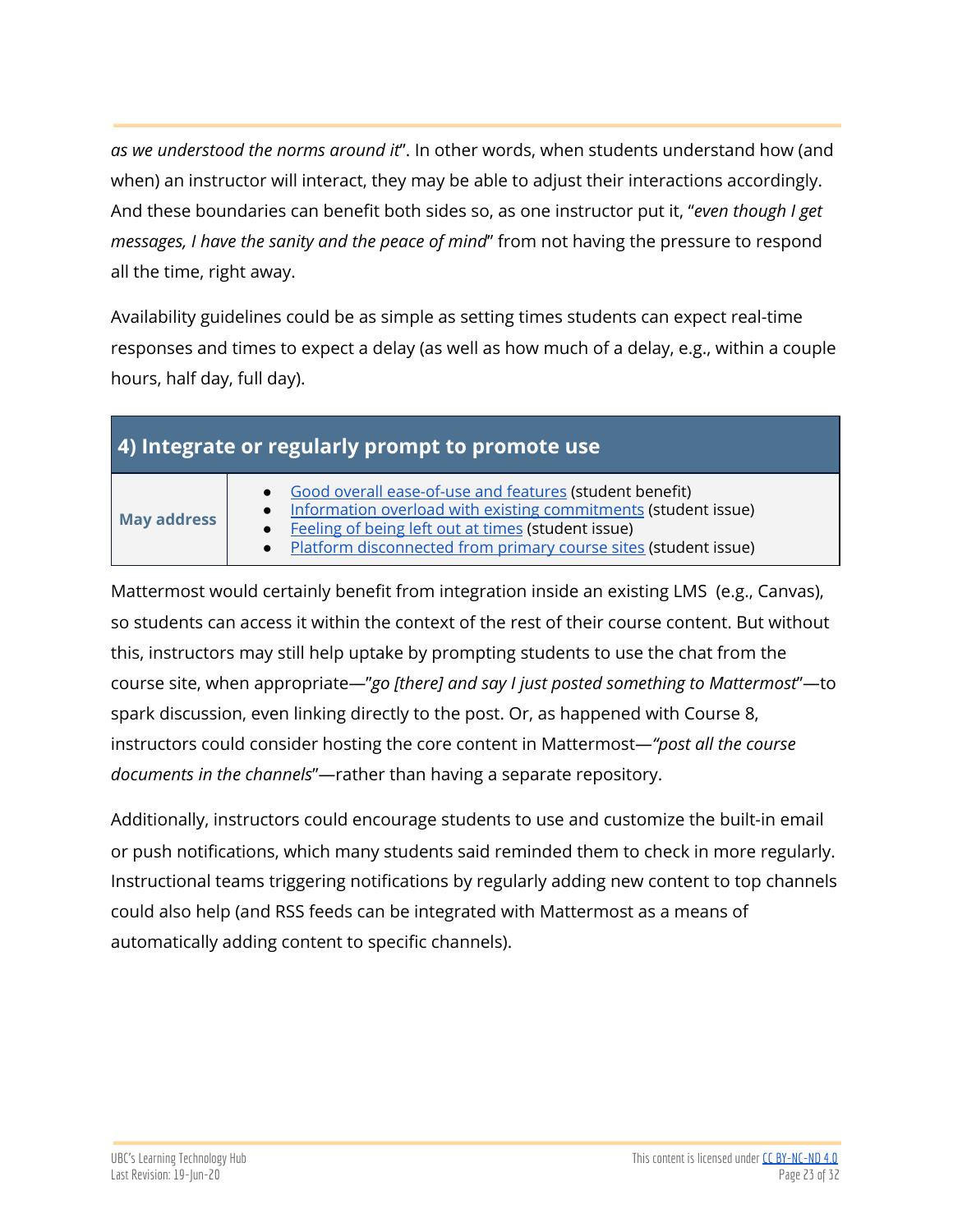## <span id="page-23-0"></span>**5) Set loose guidelines for student participation**

Since this pilot was a trial run of Mattermost for many, instructors were understandably reluctant to define how students should interact with it. However, setting future guidelines for student participation could alleviate some of the student stress brought on by having a new additional communication channel to monitor that could feel like a 24/7 commitment.

In particular, instructors could consider:

- Establishing explicit times for real-time discussions (with varying time slots that allow all distance students to participate, regardless of time zone).
- Highlighting a specific channel, hashtag, or thread each week (mimicking "trending" feeds on other social media platforms) in more active courses, possibly by using the pinning feature in Mattermost, to help students who aren't broadly engaged to focus on this one more manageable conversation.
- Adding marks or badges for participating at least x number of times in a term (or x number of times each week to encourage more regular contributions) and/or providing marking or other incentives specifically for asking and answering peer questions in chat.
- Assuring students they can contribute later and take their time; conversations don't have to be synchronous and replying to an earlier post will bring the original comment back around in the user interface, so other students are reminded of the context.
- Helping students determine limits around their use of this social platform and emphasizing, as one instructor articulated, "*they don't need to be glued to it the whole time*" rather, "*it's like everything 'with measure'*".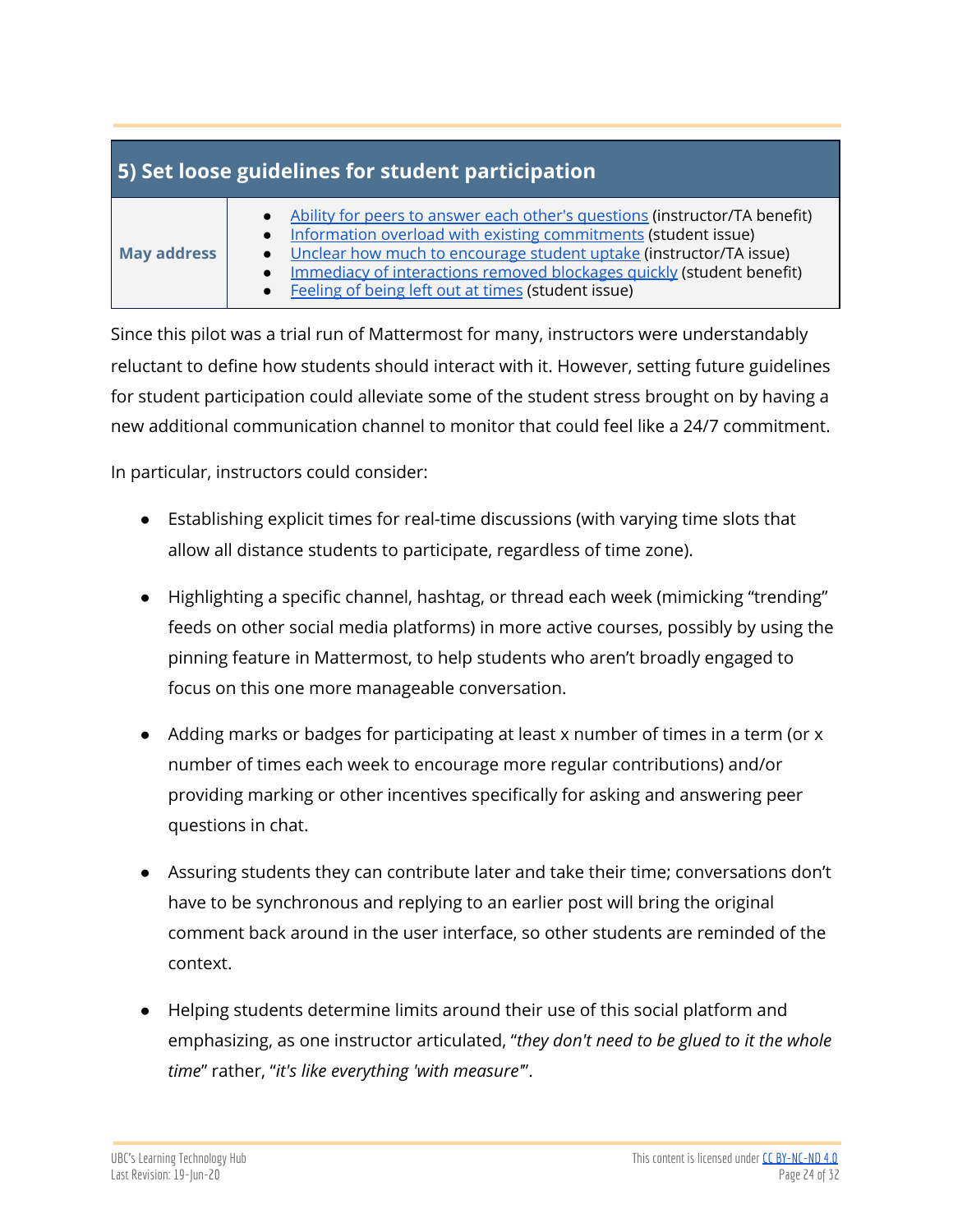Regarding the final point, addressing this directly could provide a similar benefit as familiarizing students with a modern communication tool: they would learn an important skill (determining how much and how often to monitor and participate in a social technology) with potential direct real-world applicability in personal and professional life. This could help ease, as one instructor put it, the sense with these technologies that "*it doesn't feel like we are really in charge of our lives*".

## <span id="page-24-0"></span>**6) Emphasize private instructor-student communication options**

#### **May address •** Good 1-on-1 [instructor-student](#page-10-1) communication (instructor/TA benefit)

As noted earlier, private communication use in the form of direct messages and private channels dominated in many of the courses, and several instructors felt it offered heightened value for 1-on-1s between themselves and students in online courses. One instructor noted this "*allows me to increase the quality*" of online courses specifically, and it may make sense for instructors to highlight these options especially with distance students.

## <span id="page-24-1"></span>**7) Explain why Mattermost over other more established chat tools**

**May address •** Platform [disconnected](#page-18-2) from primary course sites (student issue)

Some student comments reflected a sense of confusion about why they were directed to use Mattermost over more established chat tools like Slack or Facebook (since many already have accounts there for personal use). Explaining how Mattermost complies with privacy legislation and why this should matter to students both in and outside academics could be a good learning opportunity, in addition to justifying the use of a separate tool.

Implementing Mattermost with these recommendations may help resolve some of the concerns brought forward by instructional teams and students and improve future users' perceptions of the tool's pedagogical value.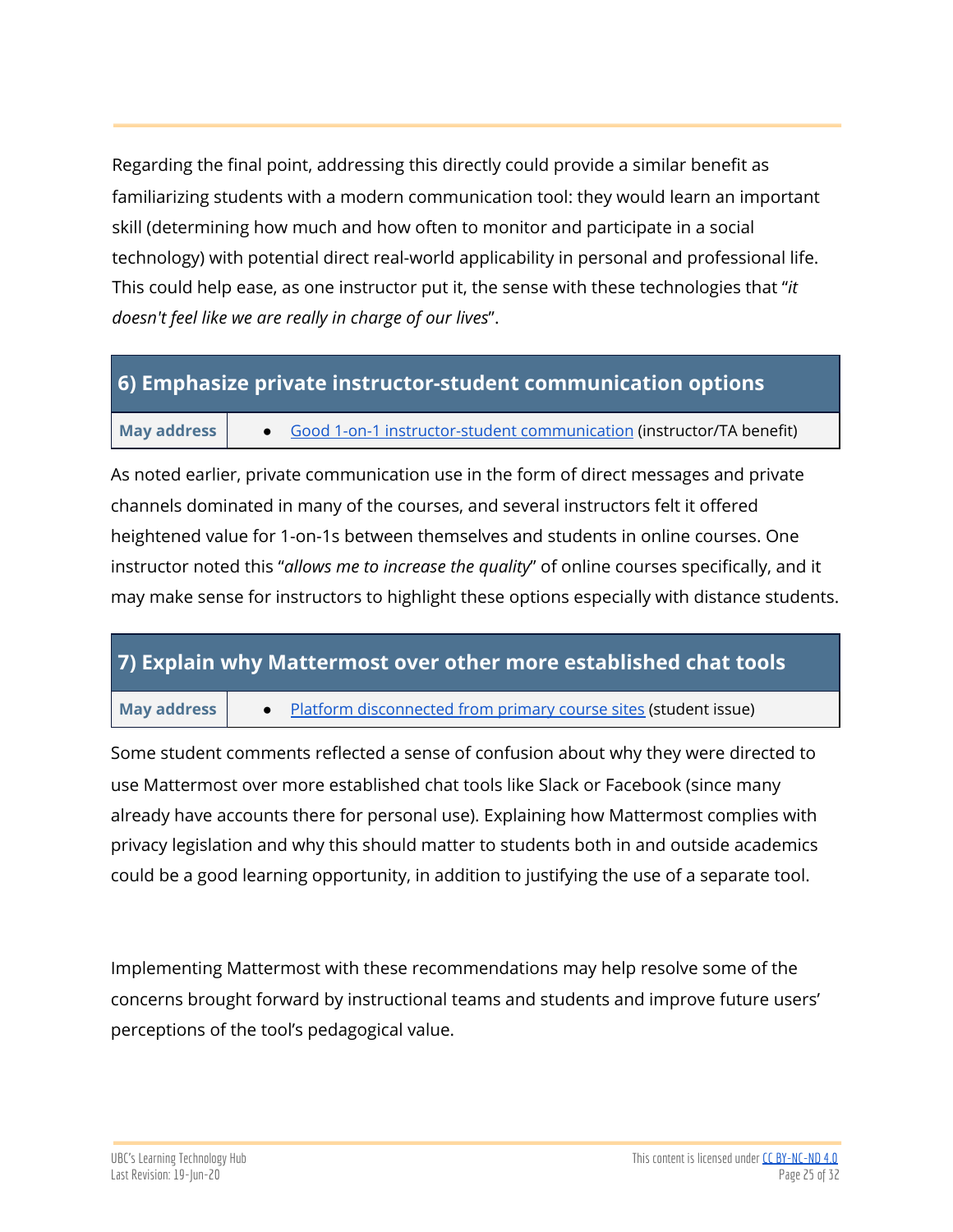# <span id="page-25-0"></span>**Appendices**

## <span id="page-25-2"></span><span id="page-25-1"></span>**Appendix A - Instruments**

#### **A.1) Instructor interview questions**

- 1. What were your main objectives for using Mattermost?
- 2. How was Mattermost integrated into the course overall?
- 3. How were students introduced to and prompted to use Mattermost?
- 4. How did you integrate Mattermost into your workflow? Specifically, how often did you monitor Mattermost and set expectations for your availability via chat?
- 5. What parts of the term, if any, did you notice Mattermost seemed heavily used or particularly useful?
- 6. How did you access Mattermost (check all that apply)?
	- a. Via the Mattermost website
	- b. I used a desktop/laptop Mattermost app
	- c. I used a mobile Mattermost app
- 7. On a scale of 1 to 5, with 1 being "not at all helpful" and 5 being "very helpful", rate how helpful or not the following features of Mattermost were for you.
	- a. Public channels (aka town square)
	- b. Private channels
	- c. Direct messages to/from teaching team
	- d. Direct messages to/from students
	- e. File sharing
	- f. Search
	- g. Ability to see who is online
	- h. @ mentions
	- i. Threaded discussions
- 8. How effective or not was team chat in supporting your objective(s). Why?
- 9. How effective or not was Mattermost in supporting team chat? Why?
- 10. On a scale from 1 to 5, with 1 being "strongly disagree" and 5 being "strongly agree", rate how much you disagree or agree with the following.
	- a. Mattermost's capabilities met my requirements
	- b. Mattermost was easy to use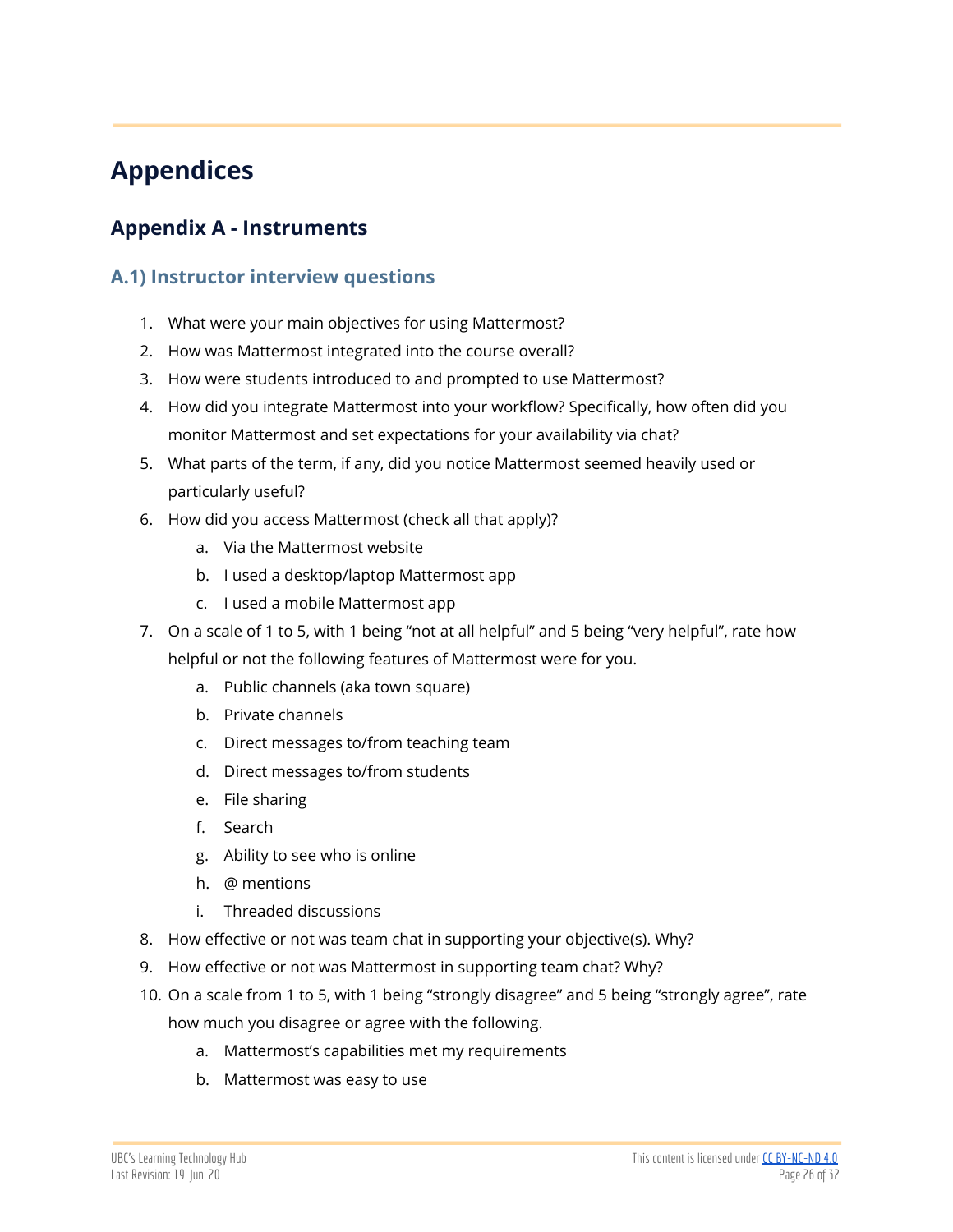- 11. What were the main benefits of using Mattermost?
- 12. What were the main drawbacks/inconveniences of Mattermost?
- 13. Have you used another learning technology that also supports real-time communication? If so, how did Mattermost compare?
- 14. When you needed pedagogical/technical support with using Mattermost, how did you get it?
- 15. On a scale of 0 to 10, with 10 being highest, how likely are you to recommend Mattermost to a colleague or friend for use in teaching and learning?
- 16. After using Mattermost, what other ideas, if any, do you have about using this technology or a team chat technology for teaching and learning?

#### <span id="page-26-0"></span>**A.2) Student survey questions**

- 1. On a scale from 1 to 5, with 1 being "strongly disagree" and 5 being "strongly agree", rate how much you disagree or agree with the following.
	- a. Mattermost's capabilities met my chat requirements
	- b. Mattermost was easy to use
- 2. How did you access Mattermost (check all that apply)?
	- a. On the Mattermost website
	- b. On a desktop/laptop Mattermost app
	- c. On a mobile Mattermost app
- 3. How often did you use or check Mattermost (select one)?
	- a. Rarely
	- b. A few times during the term
	- c. About once a week
	- d. A few times a week
	- e. About once a day
	- f. Multiple times a day
- 4. On a scale of 1 to 5, with 1 being "not at all helpful" and 5 being "very helpful", rate how

helpful or not the following features of Mattermost were for you.

- a. Public channels (aka town square)
- b. Private channels
- c. Direct messages to/from instructor(s)
- d. Direct messages to/from students
- e. File sharing
- f. Search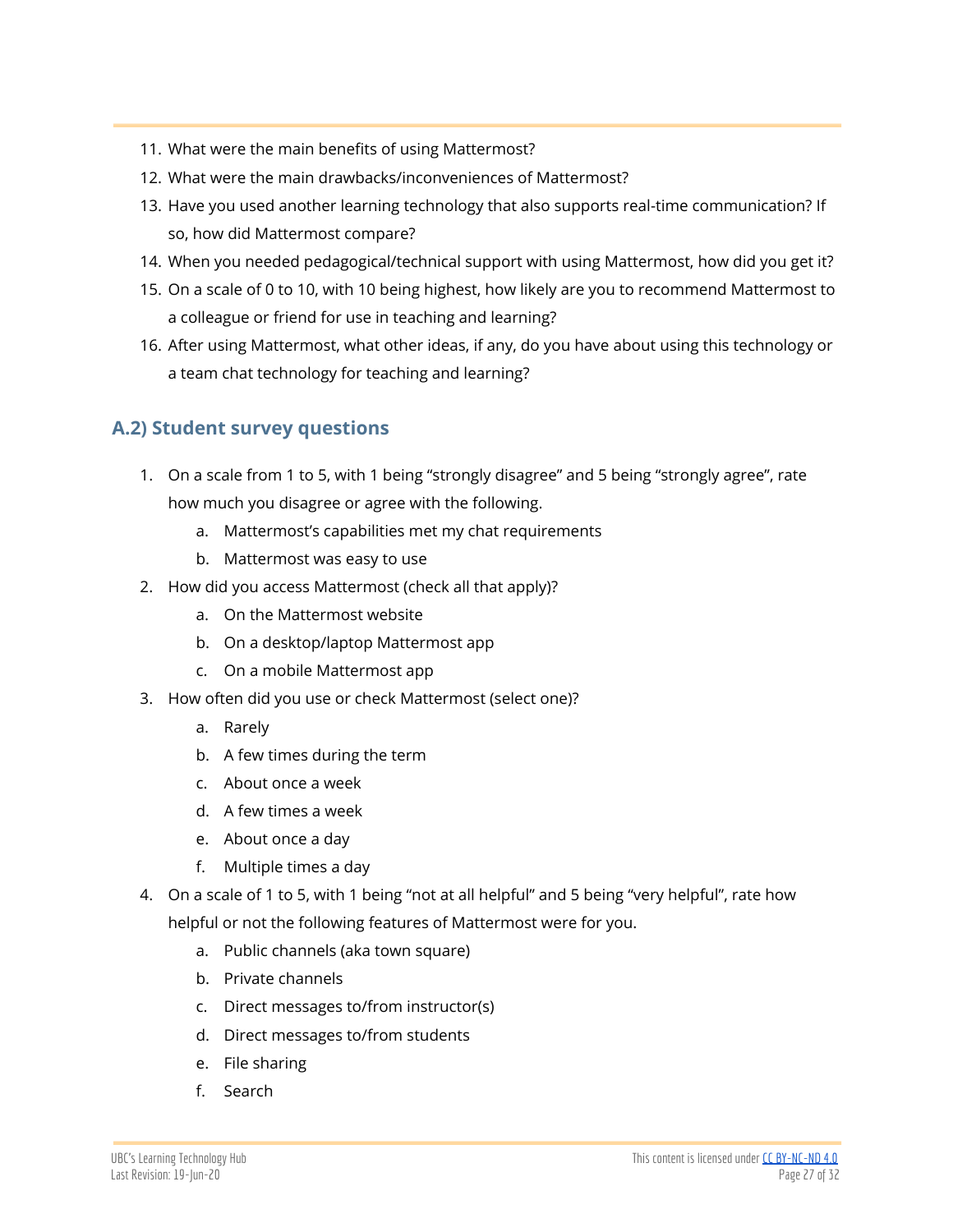- g. Ability to see who is online
- h. @ mentions
- i. Threaded discussions
- 5. How would you rate your overall experience using Mattermost for team chat in this course (select one)?
	- a. Very negative
	- b. Somewhat negative
	- c. Neutral
	- d. Somewhat positive
	- e. Very positive
- 6. What did you like and/or not like about using Mattermost?
- 7. On a scale of 0 to 10, with 10 being highest, how likely are you to recommend Mattermost for use in other UBC courses?
- 8. On a scale from 1 to 5, with 1 being "did not at all benefit" and 5 being "greatly benefited", rate how much or how little benefit you saw from using team chat.
	- a. Communicating with the instructor(s)
	- b. Getting quick answers to course-related questions
	- c. Understanding the course topics
	- d. Completing individual assignments
	- e. Completing group assignments
	- f. Preparing for quizzes or assessments
	- g. Connecting generally with other students
	- h. Contributing my own thoughts and opinions
	- i. Other (please specify):  $\Box$
- 9. On a scale from 1 to 5, with 1 being "greatly decreased" and 5 being "greatly increased", rate how team chat affected your motivation to participate in this course. (If you felt no effect, please select "3".)
- 10. What advice would you give instructors about the best way to they can use team chat in this or a similar course?
- 11. Is there any other feedback you'd like to provide about team chat? (Anything about how team chat affected your learning or how else it could be used?)

## <span id="page-27-0"></span>**A.3) Student open-ended single feedback question**

1. What do you think about Mattermost in the context of this course?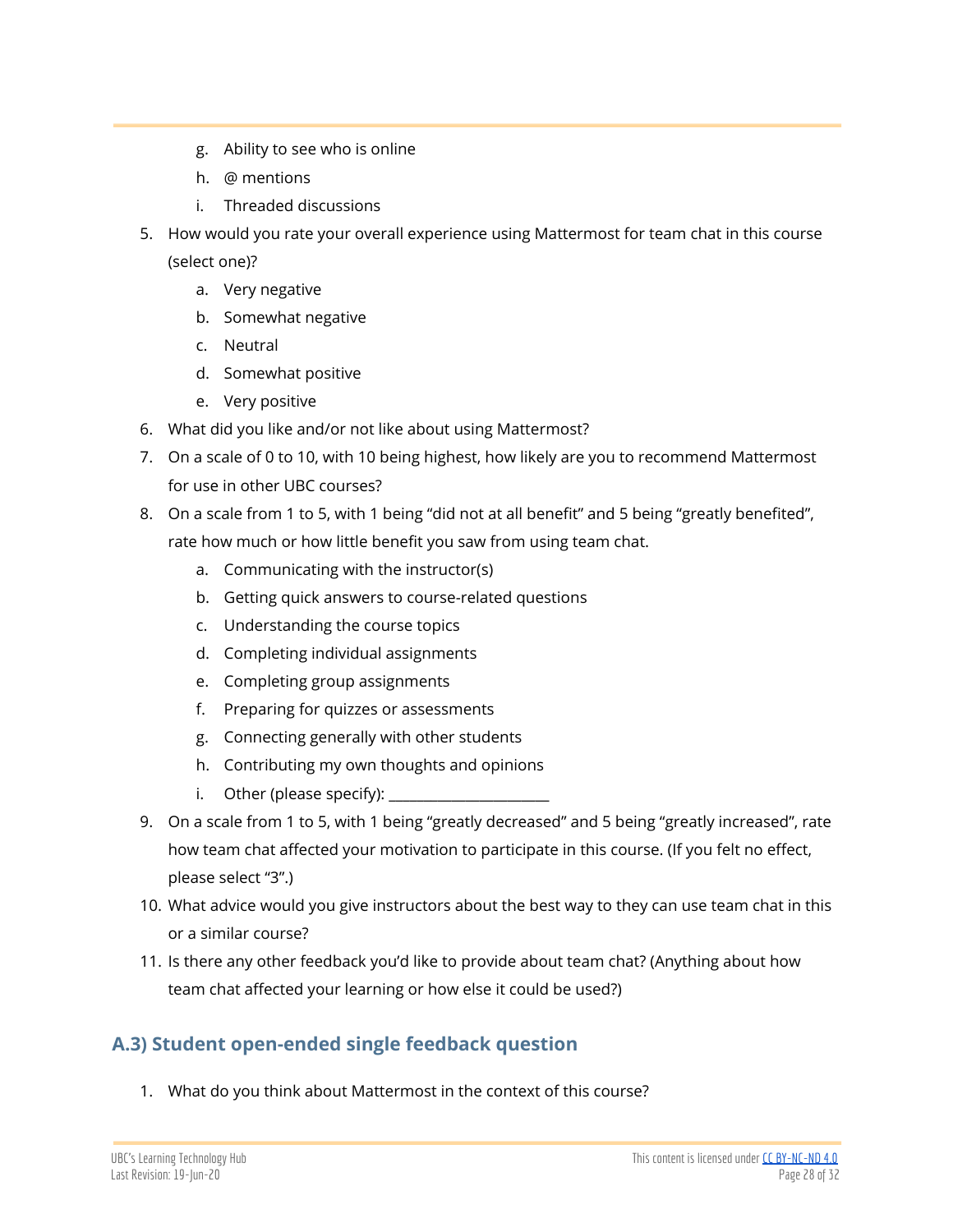## <span id="page-28-0"></span>**Appendix B - Compiled Student Data**

(See: [Qualitative](https://docs.google.com/document/d/1k4cGrpUXpTvTIEDFaKlWYDADzChzGyx35G2Czu7M1to/edit) codes for these questions)

#### **B.1) Student Mattermost "Likes" and "Dislikes" Top 25 Words (N = 42, 64)**

What words did students who commented in Course 6 use to describe Mattermost likes or dislikes?



What words did students who commented in other courses use to describe Mattermost likes or dislikes?

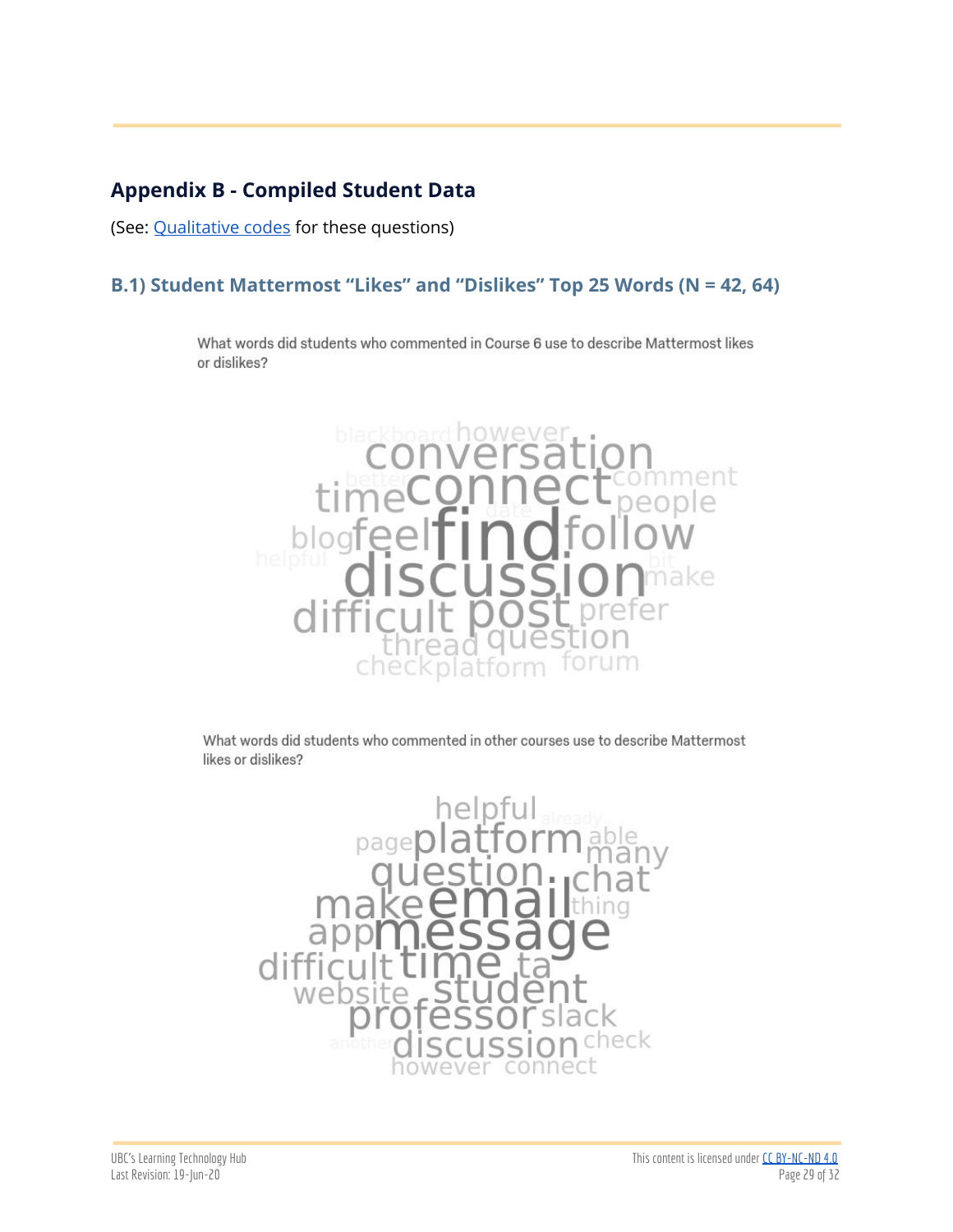

#### <span id="page-29-0"></span>**B.2) Student Mattermost "Likes" (N = 42, 64)**

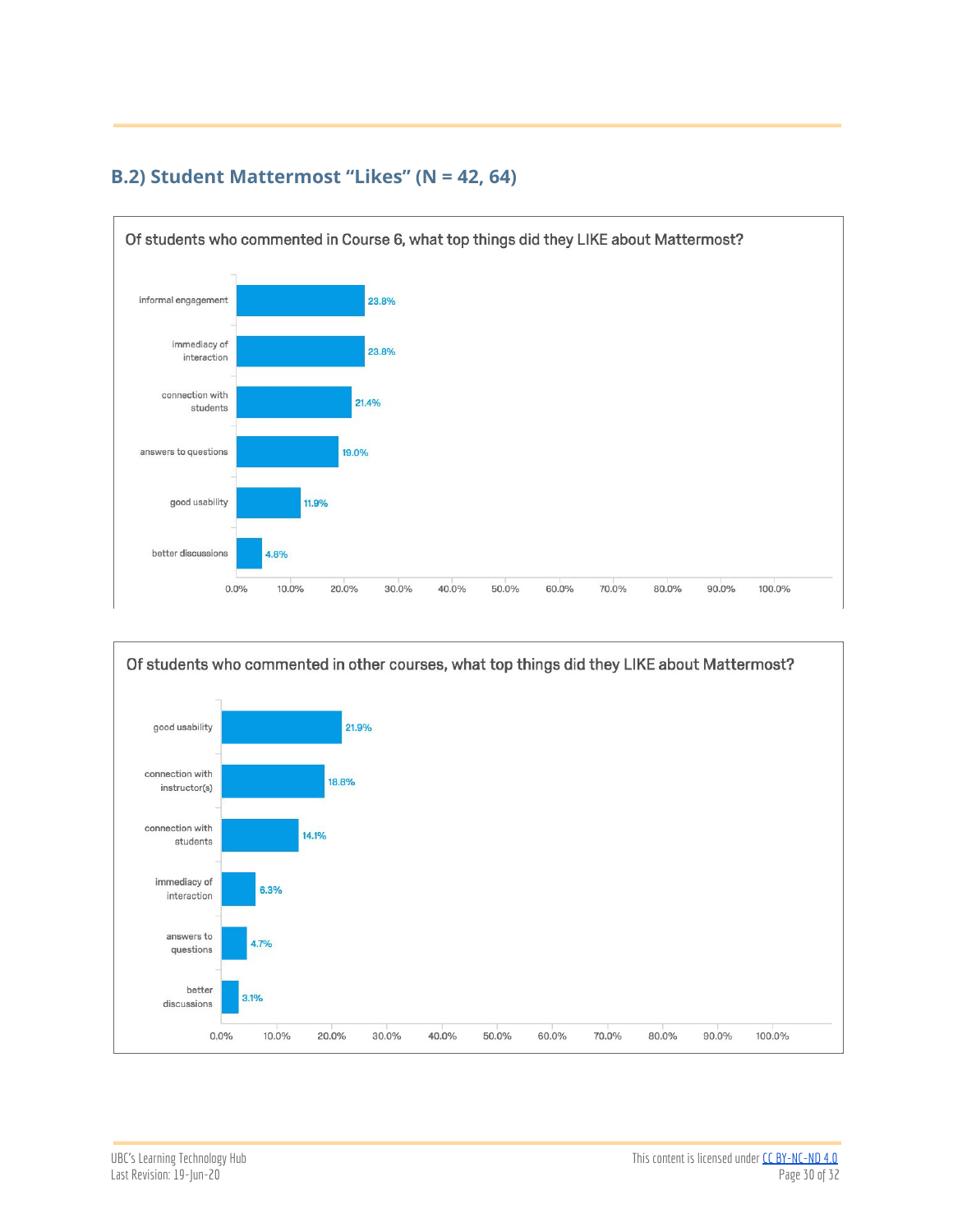

#### <span id="page-30-0"></span>**B.3) Student Mattermost "Dislikes" (N = 42, 64)**